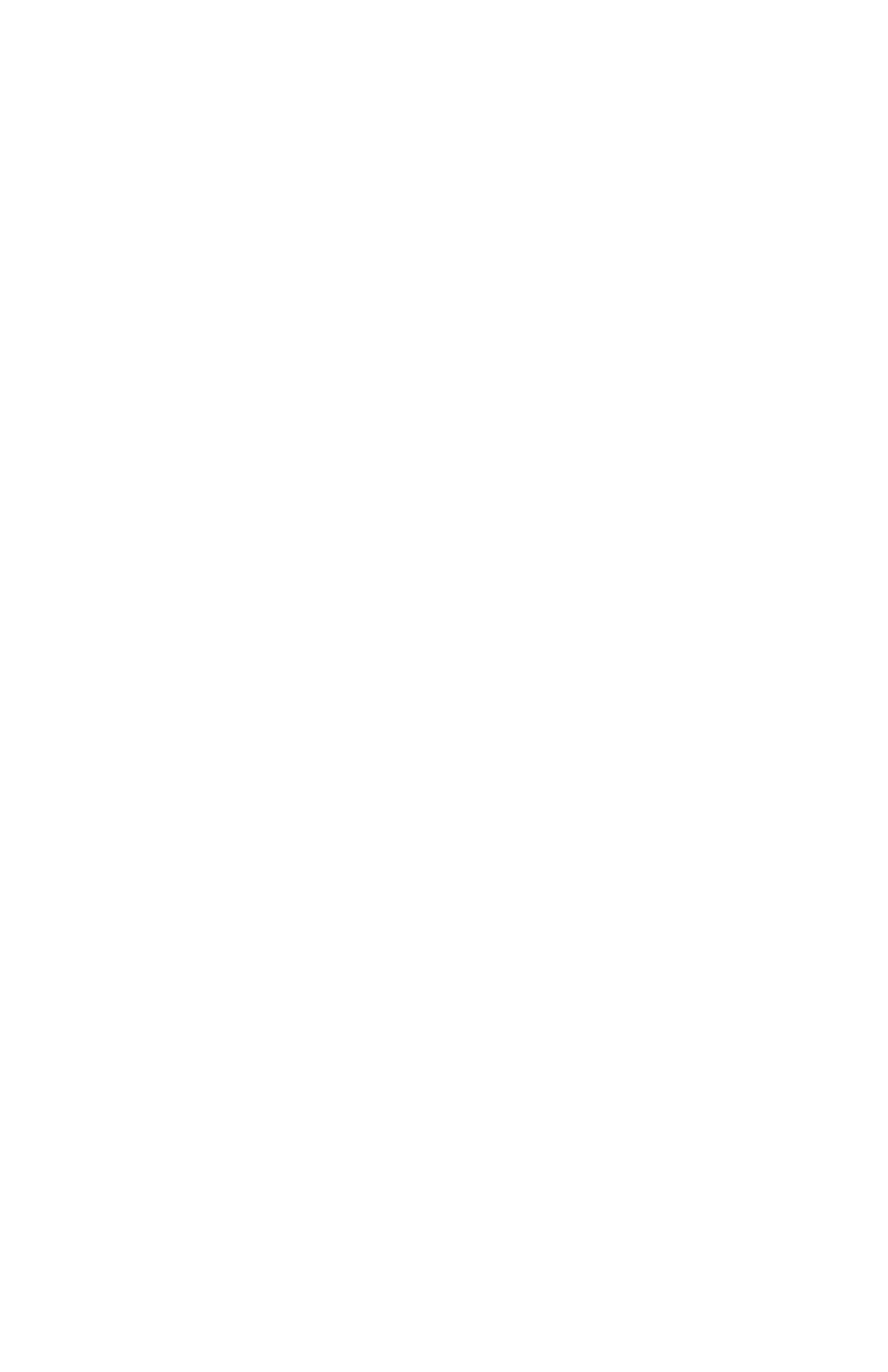# **A True Story in Allegory**

The Truth in love we e'er should speak, The Good of all we e'er should seek; The sins of men we should oppose But not with thought to hurt our foes.



**By** 

**Lottie L. Jarvis** 

**Missionary to India**

**(First Published about 1920)**

**FAITH PUBLISHING HOUSE**

*Digitally Published by* **THE GOSPEL TRUTH [www.churchofgodeveninglight](www.churchofgodeveninglight.com)**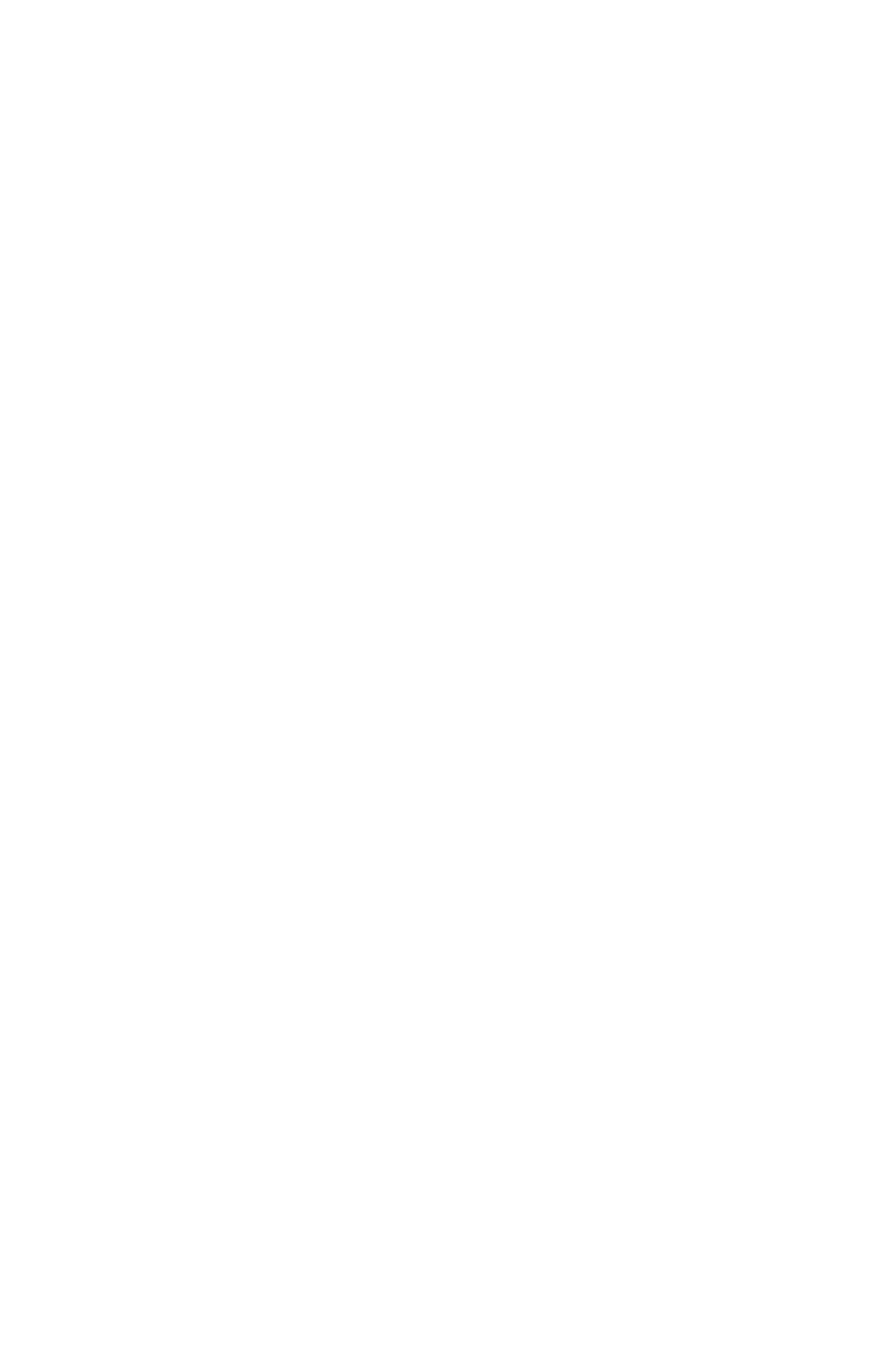# **Chapter I**

# **Hypocrisy's Visit to the Great Camp**

Mr. Hypocrisy had once been a humble saint, one of those chosen ones upon whom God pours out special blessings and anointing. He lived in an obscure place and was noted for his godly and simple life. He also had a great longing for his brethren in the Lord. Finally one day he said to his friends, "Let me go unto my brethren, that I may enjoy their fellowship and be refreshed by them."

As he approached the camp of the saints, he heard the high praises of God, and some came running to meet him to give him loving welcome, and others even wept for very joy at seeing his face. With this inspiration, together with the fullness of the Spirit, the strings of his tongue were loosed and he became so eloquent in prophesying that all were made to marvel, and to glorify God in him. Had this been all, our subject might still be glorifying God in his ministry. But the sad part which made him Mr. Hypocrisy happened just as the meeting was over. Mrs. Simpleton came forward in her overmuch zeal and presented him with a bottle of "great praise" ointment. This, if taken moderately, will revive a drooping spirit under certain conditions; but if taken excessively it brings on blindness, a swelling of the head, and consequently a wandering of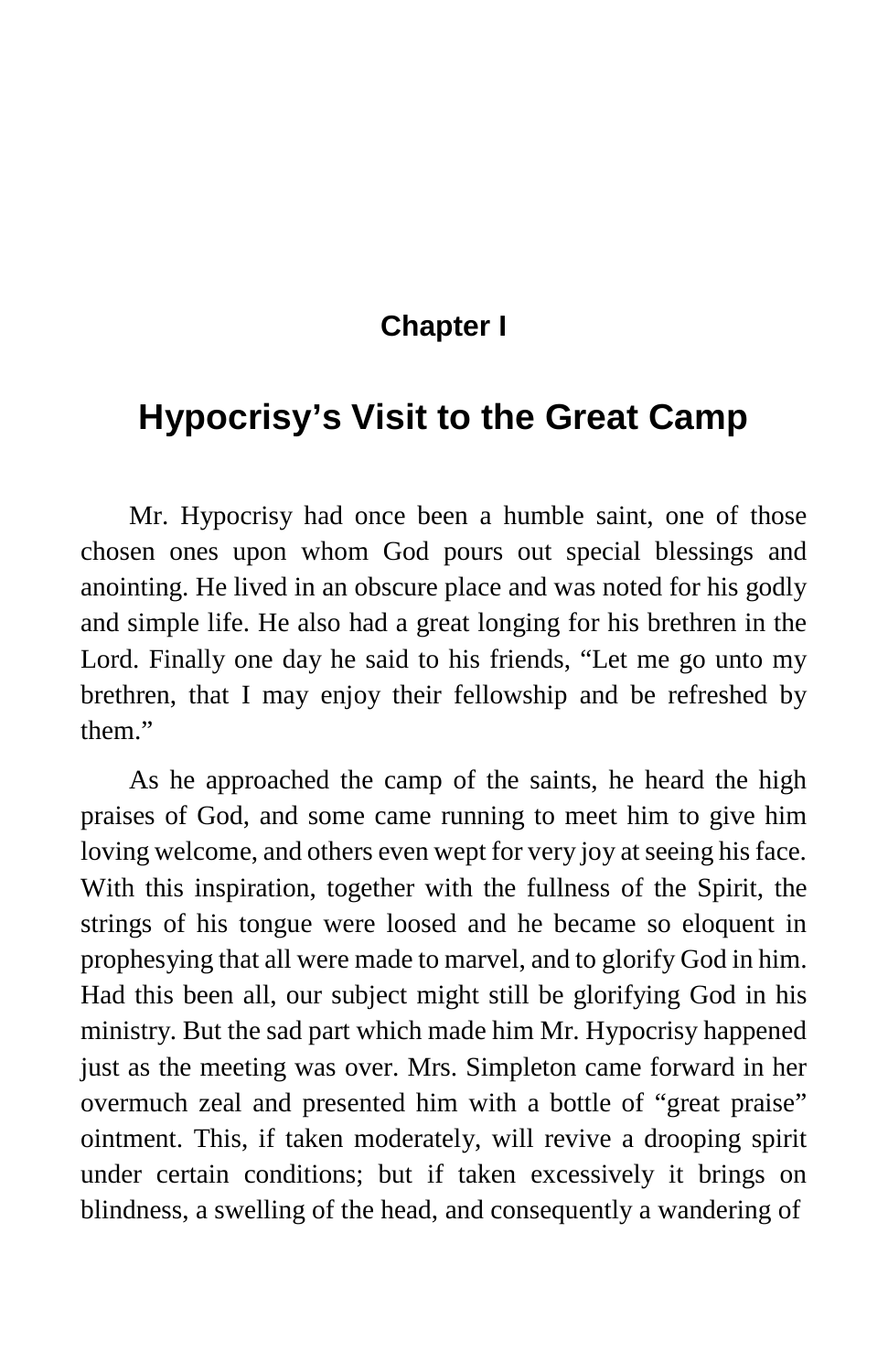the feet into forbidden paths. Then came forth Mr. Big-heart and gave our friend a purse of gold coins. This was his first experience with gold and it, like the ointment, if immoderately administered, creates an appetite for itself, and leads into by-paths. Then just outside the camp came Mr. Worldly-wise and presented him with a neat little gilt-edged booklet on philosophy, saying, "I have heard your eloquence, and knowing that you are a man of wisdom, I herewith beg of you that you accept this gift with which I am sure you will be charmed when once you have given it your attention. Besides it will greatly help you in your work among the better classes, as the gospel without some help does not always take." So our friend pocketed the forbidden book and with the presents that he had received, started for his field of labor.

# **Indulgence in Forbidden Things**

Now as he went onward in his journey he came upon a beautiful little city, and upon inquiry found that there was in that place a company of faithful ones, who had a pastor by the name of Mr. Sincerity. So he went to them and said, "Have ye received this glorious Evening Light which is being preached in these last days?" to which they all declared that they had not so much as heard of such a thing, but refused to let him go until he had told them all about the beautiful doctrine, and the camp meeting from which he had just come. They were greatly delighted with his teachings, for he was intelligent as to doctrine, and had preached it perfectly. Besides this he had only taken out his presents to look at a few times, so the Lord in long-suffering had not then left him, and he still had much of the same blessings as before. If he had then and there cast those abominations away, it would have been well for both himself and others. But he did not.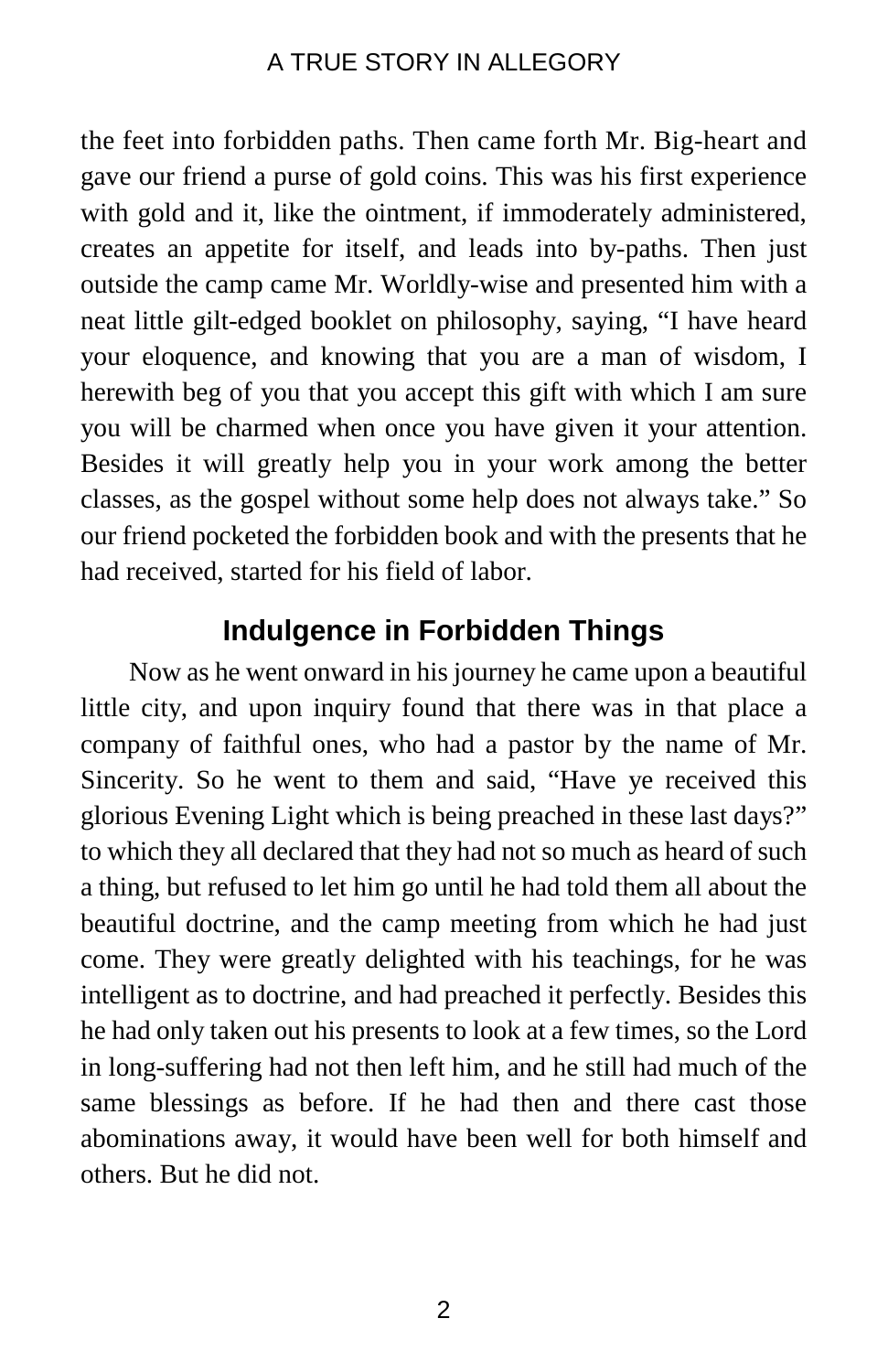Now those faithful ones to whom he brought the light went about immediately to put away all worldliness, rejoicing that they had the privilege of doing so for Jesus' sake. Not only so, but being of very generous mind, they provided him with a home, the best of food, and many of the good things of life; therefore he began to feel quite settled and found time now and then to steal away and examine the forbidden gifts which he had received while among his friends.

First he would open the little vial, and being tempted by the sweet odor which it gave forth, he would take a few drops of the ointment. This would bring a spell over him, noticeable to others but not to himself. At another time he would bring out his coins and look upon them until they dazzled his eyes: and forgetting the power of God by which all these things shall be added, he would crave only for more of those coins, as he thought for the work of God.

Then when a test of affliction would come upon him or his, he would secretly look to doctor books, pills and powders, although in his preaching he had told the faithful ones to trust in God alone. This naturally brought a cloud over his spiritual vision so that he could not easily get a message from God. Therefore rather than go before his followers with no message at all he had recourse to his philosophy and other forbidden books which he had quietly gathered and kept secretly in a dark corner of his study.

#### **Friendship with the World Begins**

Now as birds of a feather will flock together or magnets will attract one another, Mr. Hypocrisy began to draw those of his true likeness to himself, notwithstanding his beautiful teachings and his high profession. First came Miss Vanity who carried herself so proudly. With her he was simply charmed and soon announced their engagement; and although the faithful ones had been told that they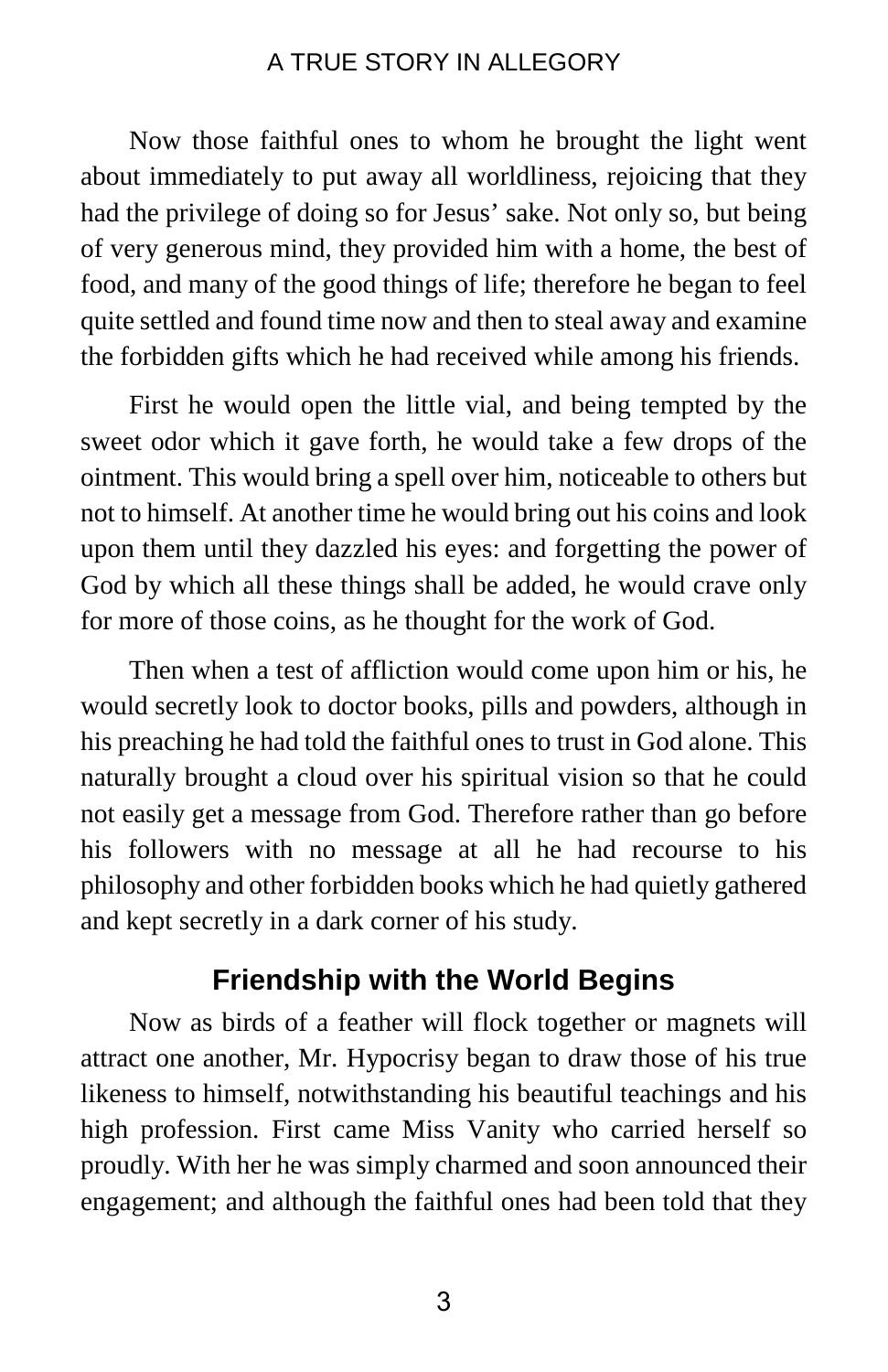must lay aside all the pride and display of the world, yet he was now so captivated with his new lady, that he demanded the faithful ones to fellowship her whether or no.

This brought confusion and a rustling about as when a vulture swoops down among a flock of doves. This roused Mr. Sincerity, who because of a feeling of security, had been taking a rest. But upon asking what the trouble might be, he was assured by Mr. Hypocrisy that the faithful ones for some unknown reason had become unruly, and were causing dissention, but that he would soon bring them to order again with a club which he kept for that purpose. This club was an instrument made to appear as the true sword and had written on its handle the words; "Unity and submission;" but he did not show this false sword to Mr. Sincerity. So the faithful ones were for a time frightened into a forced unity and fear of the sin of division; and in the meanwhile Mr. Hypocrisy and Miss Vanity were bringing their courtship to a successful consummation.

# **Calling a Council**

The lady's sister, Mrs. Apostasy, wrote them happy congratulations assuring them that she would be present at the wedding. A little later some of Miss Vanity's relatives arrived by the midnight train. Their names were Mr. Lying, Mr. Policy, Mr. Love-the-world, Mr. No-Conscience, and Mr. Lustful-eyes. Mr. Hypocrisy felt a little ashamed of his new relatives, but as he had engaged to Miss Vanity, therefore he was bound to accept those of her family, and do the best he could to conceal their identity. Shortly after their arrival Mr. Sincerity and the faithful ones received a rude awakening by strange muttering voices and a horrible stench which almost overwhelmed them. This stench came from the detestable things brought in the baggage of some of these relatives. Upon their asking Mr. Hypocrisy as to the trouble, he, with a smile and look of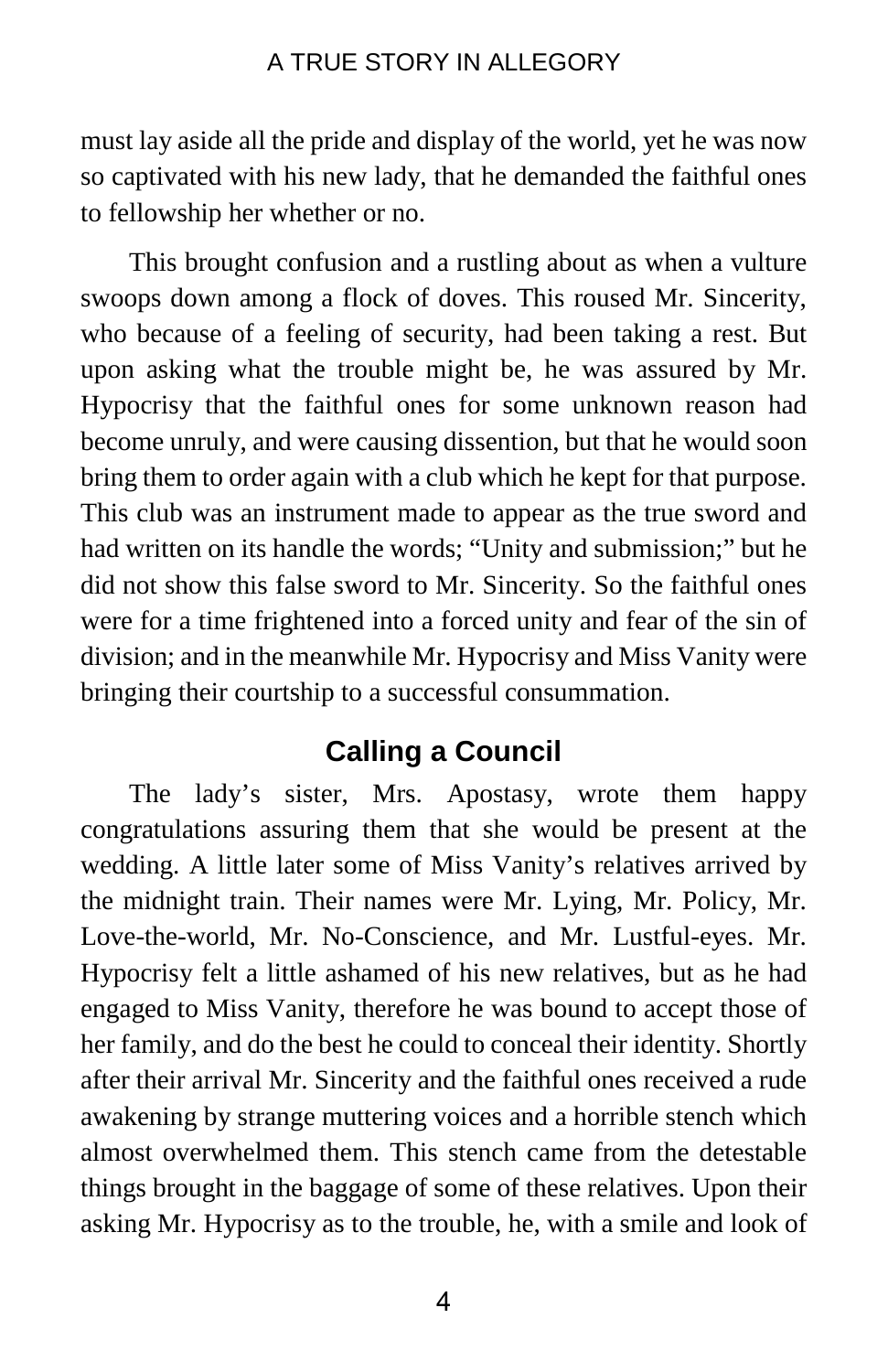astonishment, declared that all was well; and ordered them to be quiet and trouble him no more on this matter. This again brought a rustling about among the faithful ones, and this time Mr. Hypocrisy was quite puzzled as to what to do. "Because," said he, "if we use the club, it will only stir up the more inquiry as to this thing which is hidden among us, and if not, then we will be under suspicion of having tried to deceive.

Whereupon he called his newly made friends in council as to what to do. Now as they were very proud of his position as a minister to the faithful, and had looked forward to the time when they should by him be introduced into the congregation, therefore they put their wits to work to consider what should be done. Mr. Policy was appointed chairman, and Mr. Lying, president of the meeting, they both being expert in such matters. That very hour Mr. Hypocrisy had sustained a very severe attack of heart trouble, not for concern of the faithful ones, but because of the fact that ever since he had become friendly with Miss Vanity he had been troubled with misgivings as to his prestige and his purse, until now he realized that unless something were done he should lose both.

Then did Mr. Policy stand forth and begin to speak. "Brethren, this is a critical hour to which we have come, especially since Mr. Hypocrisy, our faithful kinsman, is about to be put to shame before those who hitherto have esteemed him very highly; and this we know that it is on our account that this humiliation is about to come upon him. Therefore anything that we can do to protect him from this awful shock, we feel duty bound to do."

Then said Mr. Lying, "I believe I can help if the particulars of the case can be presented to me so that I can make my coverings to fit. Then Mr. Love-the-world and his brothers, Lustful-eyes and No-Conscience, both agreed to do what they could.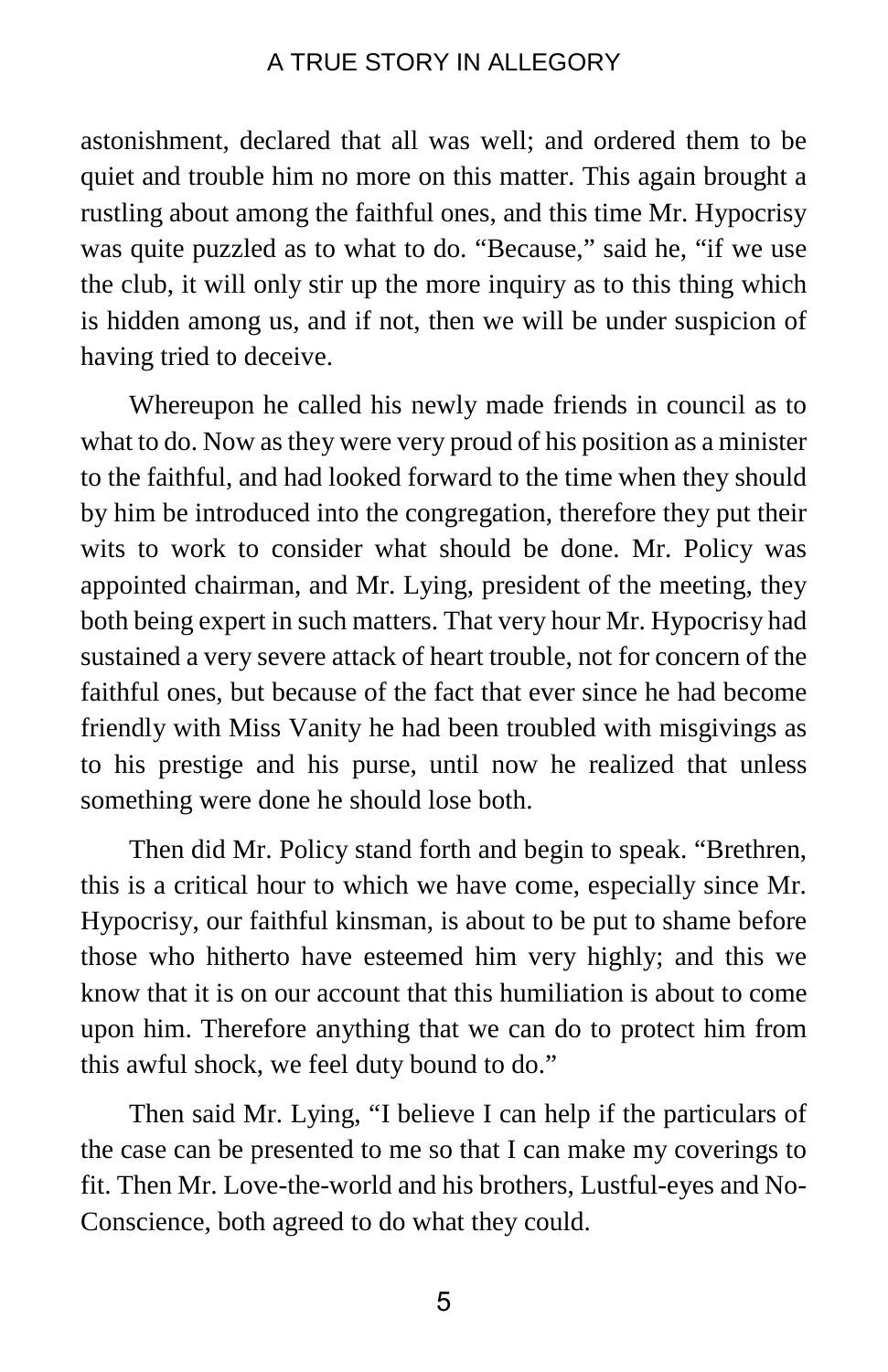Then did Mr. Hypocrisy recover himself enough to place the matter before them, saying, "Dear friends, I cannot express my sorrow that you should have received such a cool reception from my flock. It is quite out of place but as they are very profitable to me, I will have to ask you to bear with their narrow-mindedness for a time at least. Of course it is through my teaching that they received those notions in the first place. For when I first came back from the great camp of the saints, (who are also very profitable to me; upon which he presented the vial of ointment, the purse of gold, and the book on philosophy, which he had received from them) I was also very zealous for those peculiar ideas about faith, zeal, loving not the world, hating uncleanness, and all that; and I preached that sort of doctrine to them. So now I have it to face. However these presents which they gave me, since I began to give my attention to them, have made a different man of me; and now I personally can enjoy the pleasure of your honorable company."

Then did Mr. Lying say, "There is one person who must be got out of the way before we can hope for any success, and that is old Sincerity. I know him from of old. He is so ignorant as to worldly standards, still I have never yet known one of our schemes to escape his eye. Then he is so unmanageable he will go and blaze it out before the faithful ones, and go over to the great camp and even work havoc there unless we can forestall his work in some way."

Then Mr. Policy spoke up and said, "Now we all hate Mr. Sincerity very much, and among ourselves we know that he simply cannot be held in check; but that our moderation and love toward him might appear unto all, we must be careful of the wording with which we speak against him, that the faithful ones may be convinced that we are doing this work in the fear of God."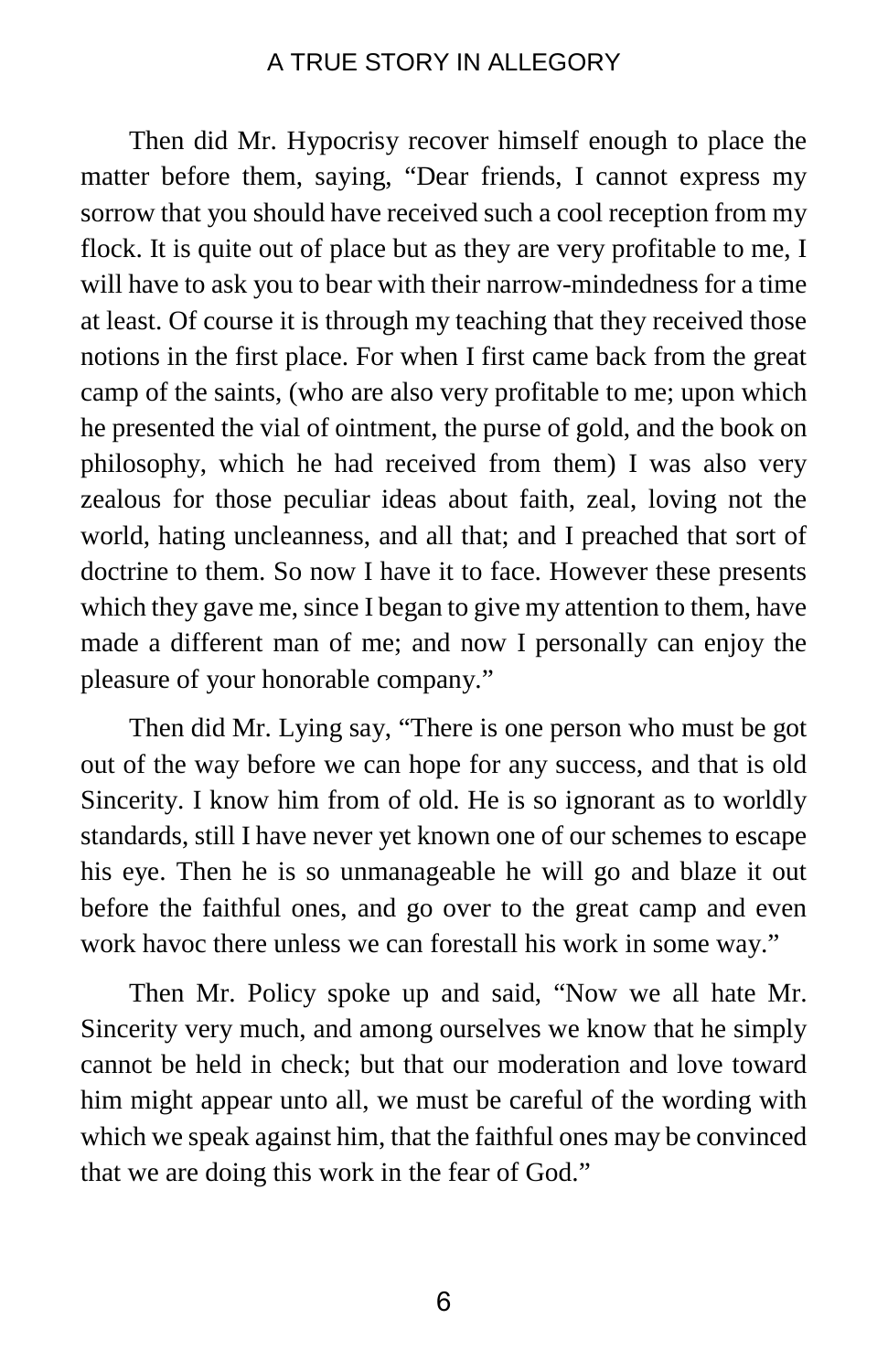# **Plans to Dispose of Sincerity**

Now their first step was to warn the great camp of the saints against him by letter in which they wrote: "It is with sad hearts that we are compelled to warn you that Mr. Sincerity is no longer worthy of your confidence, as he has manifested a very bad spirit of division; therefore receive none of his reports."

Then did Mr. Love-the-world make a suggestion, saying, "Now as to the local congregation, since they love Mr. Sincerity so much and have such confidence in him, we would only defeat our own plans to renounce him at present. Therefore I suggest that our beloved kinsman take the pulpit this evening, and administer some of the "great praise" ointment from his vial. This will cause them to forget the excitement of the day, and also the cause. Then tomorrow while they are still dazed I will hold a fair with some of my most innocent-looking wares on exhibition; and while I have their attention, then our kinsman can dispose of old Sincerity as he shall see fit, and they will perhaps never miss him, or perchance if they do, you can again bring out the club, as they will then be too much weakened to put up much of a fight."

"And what can I do?" said Mr. Lustful-eyes.

"The best thing you can do at present is to keep still and out of sight, for it is mostly because of you and your luggage that all this commotion has come about, and the necessity for all these plans. Why, even the world would abhor us if they knew that you were among us!"

Upon this he exclaimed in anger, "I am your brother and have a right to be here."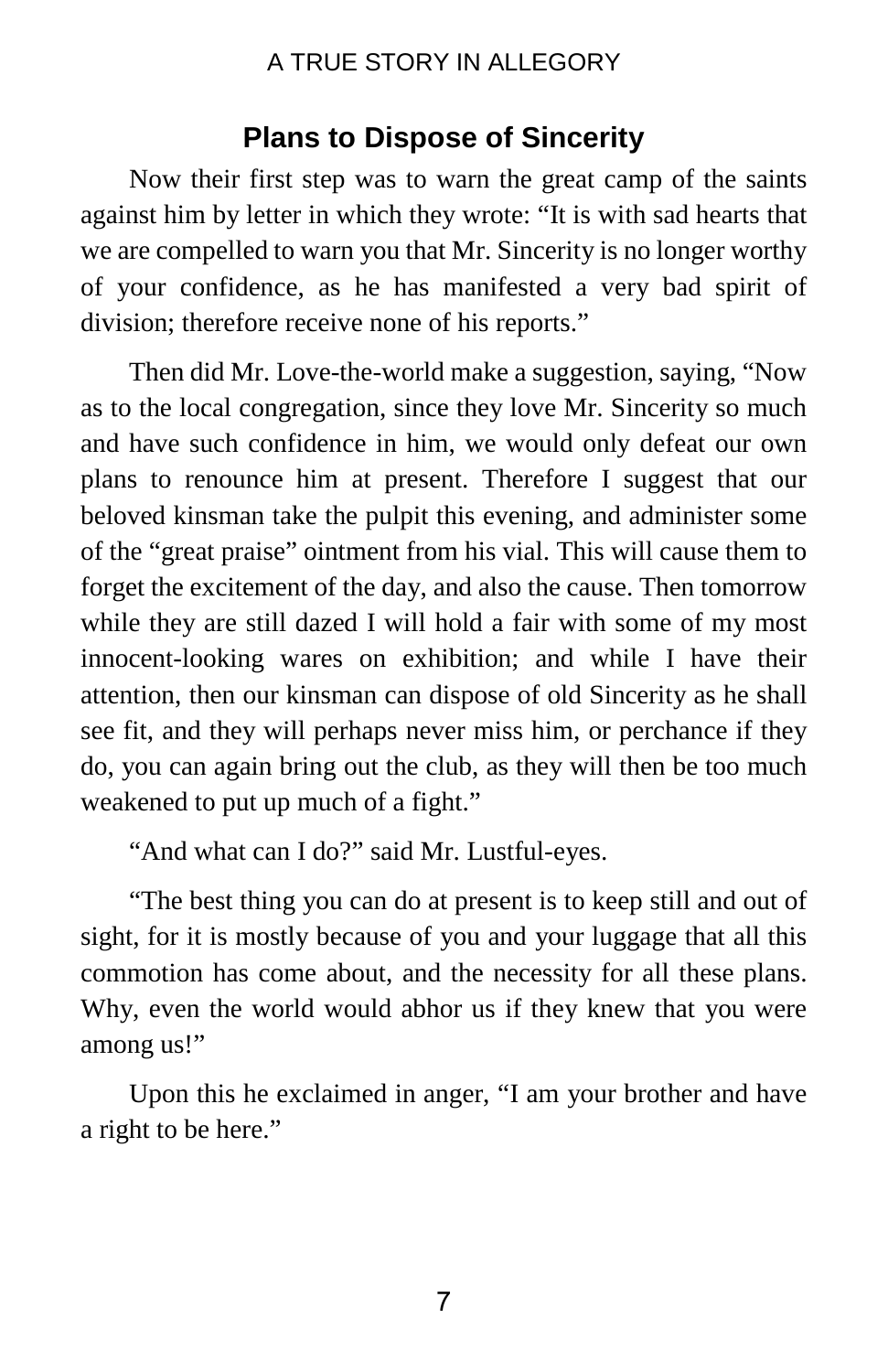Mr. Policy, soothingly, "Yes, brother, but you know we will have to use wisdom or else the faithful ones will all lose confidence in us and consequently we will come to poverty."

At that moment, seeing the depths of iniquity to which his relatives were bringing him, Mr. Hypocrisy found himself, as it were, standing alone upon a pinnacle of decision, such as comes to one at very critical times during life and in a burst of disgust, he exclaimed, "I feel like clearing you all out, and calling in the faithful ones and Mr. Sincerity to help. You are bringing me to ruin."

Whereupon Miss Vanity began to weep and told him what a disgrace it would be for a brilliant young man like him to humble himself before those little nobodies. This rather cooled his indignation, then Mr. Policy said, "I see a very short and easy way through this difficulty, if you will only keep yourself in my hands."

"And," said Mr. Lying, "I have a beautiful cover made that will hide all our faults, even to Brother Lustful-eyes."

And Mr. Love-the-world assured him that he was quite sure he could soon have those faithful ones all duped so that they would never again be so particular about those little things. So with all this assurance, Hypocrisy continued his course as before planned.

# **The Success of Mr. Love-the-World's Bazaar**

Next morning the faithful ones who had received Mr. Hypocrisy's dope the evening before, awoke feeling rather topheavy, and instead of attending to their usual interview with the King they decided to lay aside restraint for the day and resort to some place of pleasure.

Mr. Love-the-world, foreseeing what would happen, had built his booths just at the edge of an innocent-looking picnic ground.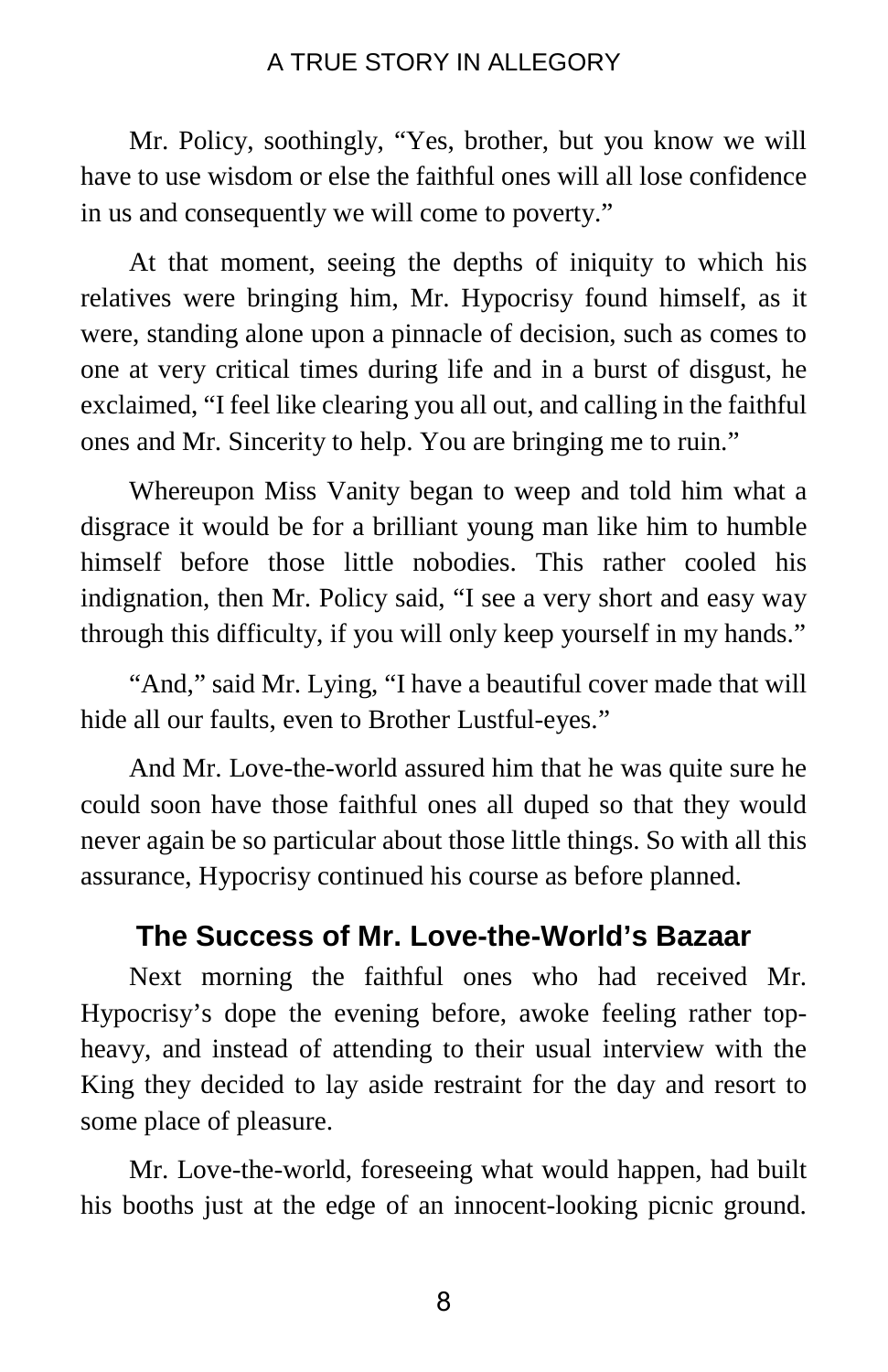There was one called sociability booth. In this place was to be had, free of charge, all manner of gossip and evil speaking, jokes and plays, in fact, about anything on the social line except hymns, spiritual songs, holy conversation, and godliness. Then came the booth for wearing apparel—fashions, freaks, and fancies, and some substitutes such as those who did not want to bear the reproach of being real worldly could wear and still not be reproached for being old-fashioned or peculiar. Then he had one booth for worldly honors. In it were all manner of certificates, medals and medallions for those who would lay aside their narrow-mindedness, so that they might with their whole heart seek for his honors. Then he had a booth for the exhibition of all manner of religions for those who were not inclined to buy his other wares.

So in all, his display was quite enticing to a company of heavyheaded, dim-eyed saints, and they forthwith set in to buy his goods, some at one booth and some at the other, according to their several inclinations. Of course, this was with the understanding that they should still be acknowledged by their pastor, Mr. Hypocrisy, who by this time was anxious for his flock to give attention to such things so that his own reproach might be removed. Also while they were thus engaged he had caught his adversary Mr. Sincerity, and after binding him in chains, had sent him to an unknown destination.

Now there were three of the faithful ones who had not accepted Mr. Hypocrisy's dope, though they had refused it so quietly that no one had noticed the fact for the time being. They were Miss Perception, Old Mr. Steadfast, and his wife, Humility. So to the consternation of all, who should be seen coming toward the bazaar next morning but these three. Then did the faithful ones begin to feel somewhat uncomfortable, for they could see by the expression of their friends that they did not approve of the show.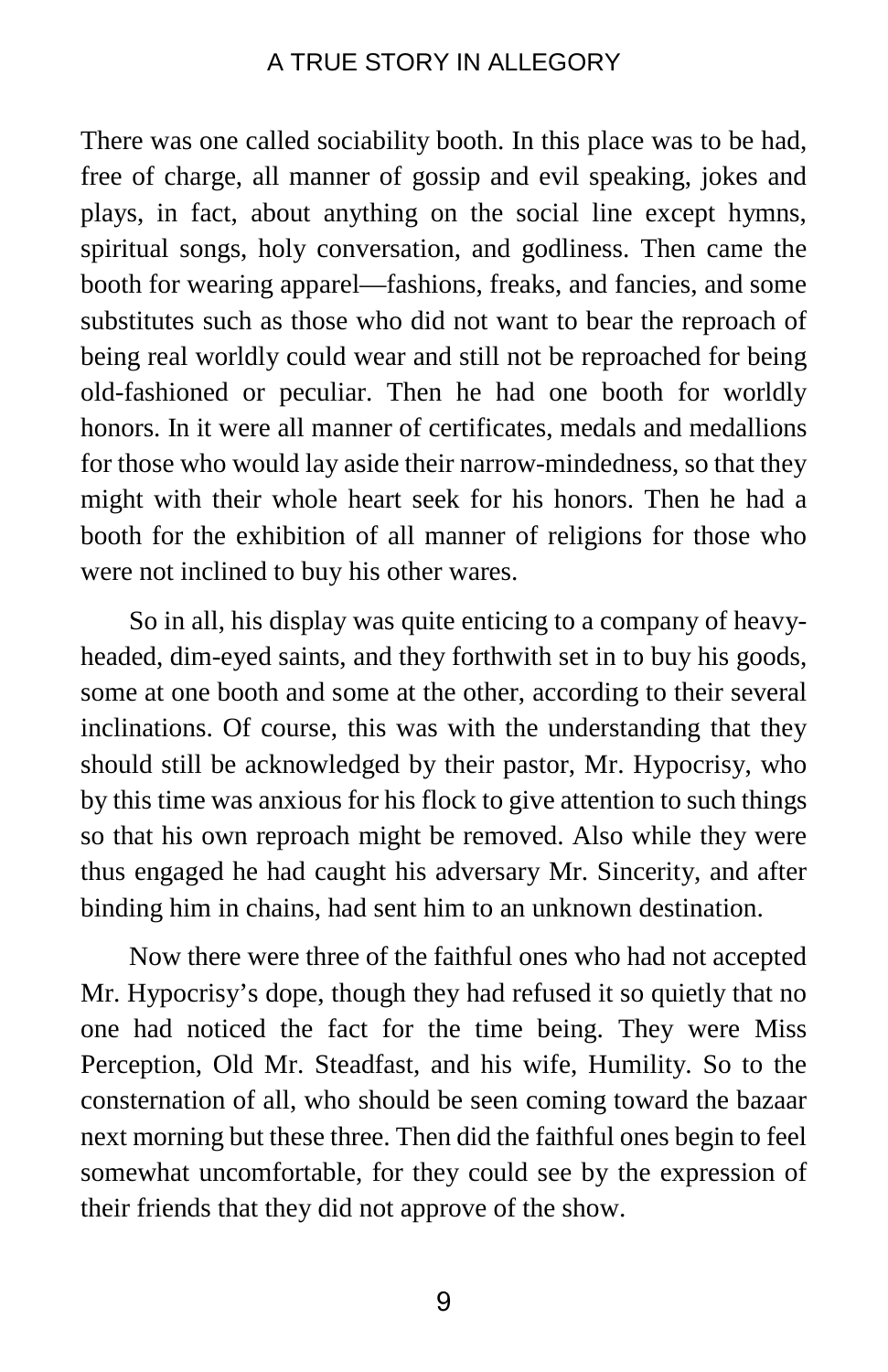However, Mr. Love-the-world put on a bold face and asked them to buy his wares. At which Miss Perception answered, "No, thank you; for I perceive that your goods are of a very shoddy character and do not have the King's seal upon them."

Then said Mr. Steadfast, "I am very busy this morning and have no time for your trifles;" and so answered his wife. And so they went about their business, as they had received a commission from the King to perform some important errands that day.

# **Forming a Committee**

The next morning Mr. Hypocrisy and his relatives met to celebrate the success of having so far duped the faithful ones; and rid themselves of the troublesome Mr. Sincerity. The other three who had refused the dope were overlooked for the time.

"Well," said Mr. Love-the-world, "I believe things are now established upon a safe and sound basis, and therefore we can rest easy as to both our prestige and purse."

"Not at all," piped up Mrs. Apostasy, who had arrived during the night, and to whom a full statement of the facts had been given. "I have had much experience, and know that this loose-end way of running church affairs is not practical after they have come to the point where we now stand. For you know Old Sincerity has a great number of relatives of like disposition with himself, and they will give us endless trouble. There are his cousins, Love-God and Fearless, Great-Faith and Humility, and several others who care not even for their own necks, so unruly are they.

"The only thing I can see to be done is to form ourselves into a committee. Of course this must be kept quiet at first. And I have a copy of a set of laws and by-laws which I have used with very little variation for more than six hundred such boards. Of course, they can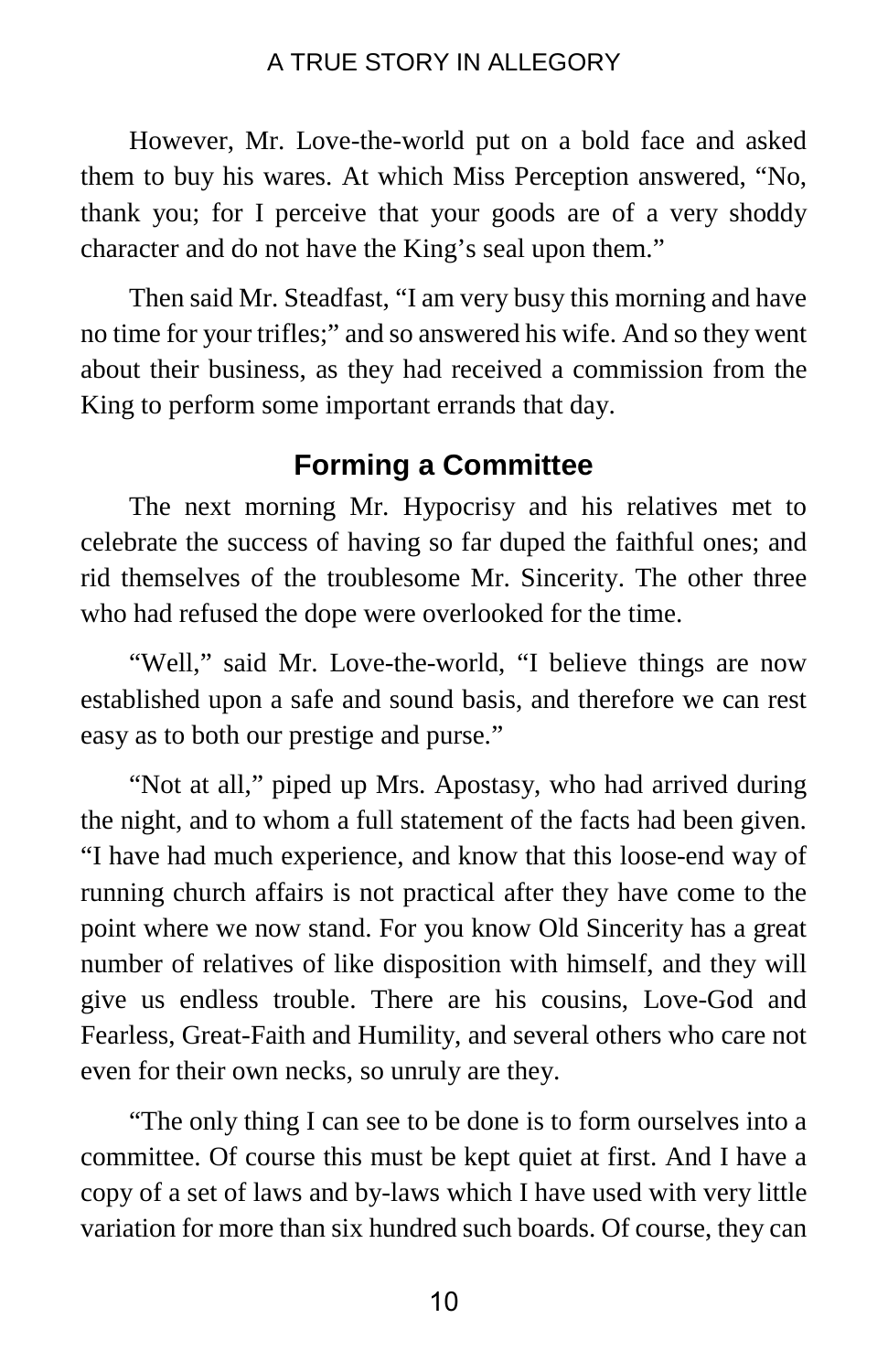be elaborated upon after the faithful ones get more accustomed to them. They are worded in such a way that they can appear as anything or nothing, just as our convenience shall demand. Of course, there will be some who will accuse us of forming a sect, as this, in the minds of the faithful, is the greatest of sins. So when they thus accuse us, we can show our innocent by-laws—or not as we see best—and say, 'Why, this is only a board of deacons, like they appointed at Jerusalem to serve tables;' but in reality we will be a board of bishops. But we will insert a few elusive words such as 'advise,' 'restrain' etc., which appear nothing, but when enforced to their full meaning, there is really no limit to them at all.

"Now in regard to our prestige; this committee must be the only means through which anyone can expect to receive any information about church affairs. This will forever shut the mouths of the Sincerity family; and the eternal questioning about our doings will be stopped. Besides this we will very emphatically impress our infallibility upon the faithful ones, and make it a most heinous sin and heresy for them either to ask questions or to answer the same. This being accomplished one might think that the purse question were also settled. But there is another difficulty concerning this matter, as you will learn by experience with the faithful ones here. Now since they have taken dope, and invested in our friend's wares, you will see that they will find much less pleasure in supplying the needs of their pastor and other things pertaining to the King's business.

"Moreover we must also send a committee of at least two, I think Mr. Policy and Mr. Love-the-world, out to visit all the flocks, to deal with them as this local flock has been dealt with; and to impress them, as we said, with our infallibility, with the heinousness of questioning us, and with the folly of narrow-mindedness. And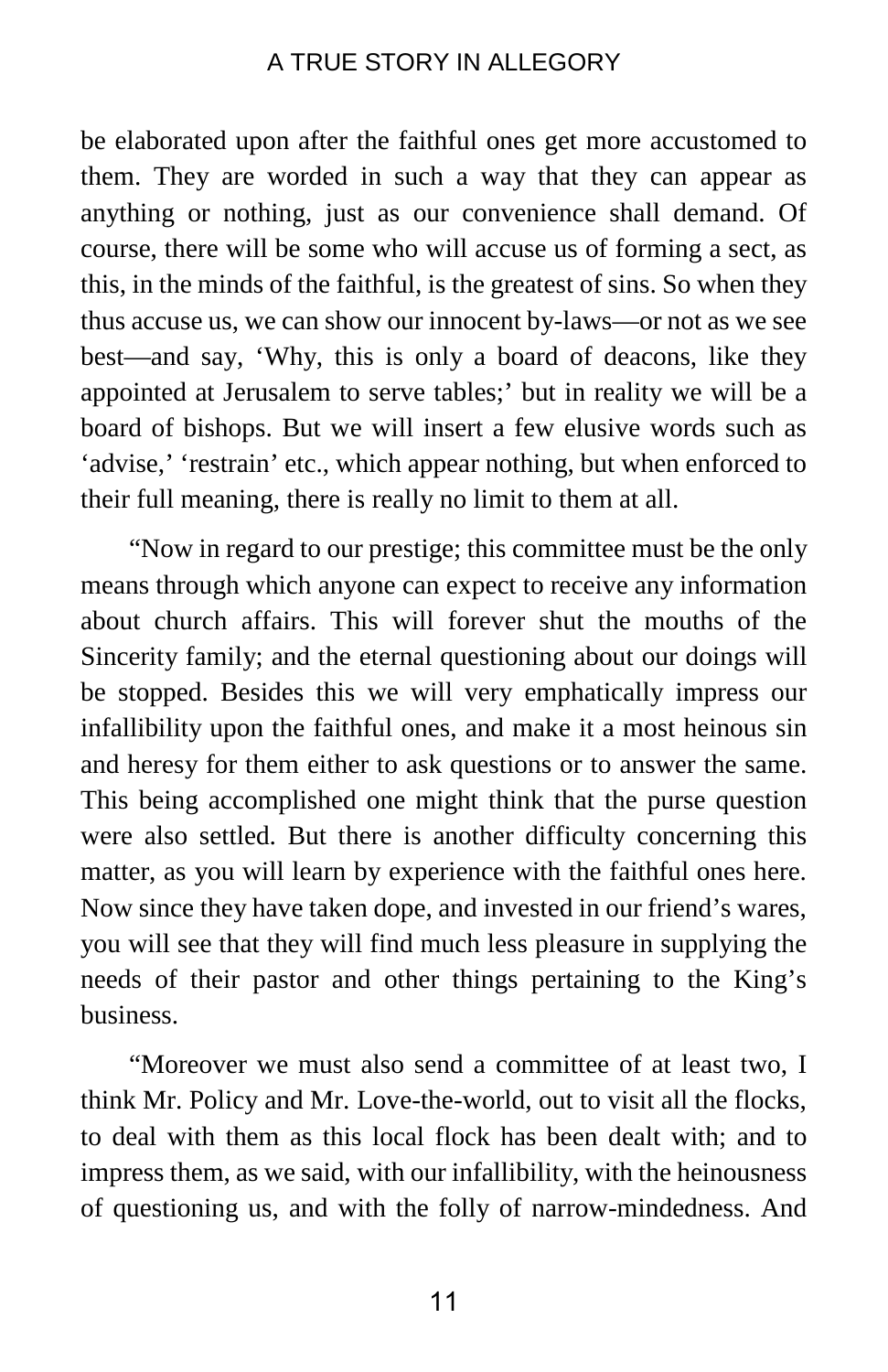you may be sure the effect will be the same in every place. Therefore some new scheme must be provided for money-getting lest our purse suffer loss.

"Now, one of Bro. Hypocrisy's greatest sorrows during the past years has been that although he was a great man, still Old Sincerity has been receiving much the more funds. And upon our friend's making complaint about the matter, Sincerity answered: 'Give, and it shall be given unto you; good measure; And there is that withholdeth more than is mete, but it tendeth to poverty;' and— 'Give of thy gold, though small thy portion be: Gold rusts and shrivels in the hand that keeps it; It grows in one that opens wide and free; Who sows his harvest is the one who reaps it.' Besides that, Sincerity said in a most insinuating way that God gave him gold to use, not to love; and it came to his hands as if by magic. Now this is all right to preach to the flocks, but our friend, Hypocrisy, thinks as far as he is concerned that the Scripture, 'Strong men retain riches,' is more applicable to him. And now that we may stop the gold from running through the hands of this open-handed Sincerity family, we must see that it all comes to our hands, so that we may have full control, and thus the unruly ones can be finished off by starvation, and our honorable relatives, who otherwise would receive nothing, will be well supplied.

"Now the first step will be to have it all under our control; but lest under the circumstances there be not much to control, we must make giving compulsory, or at least a sort of article of faith so that there will be a stigma upon the one who does not give his part; and of course it won't be much trouble to know just what that should be."

Upon this the meeting was adjourned as there was not time to discuss other subjects until a later date.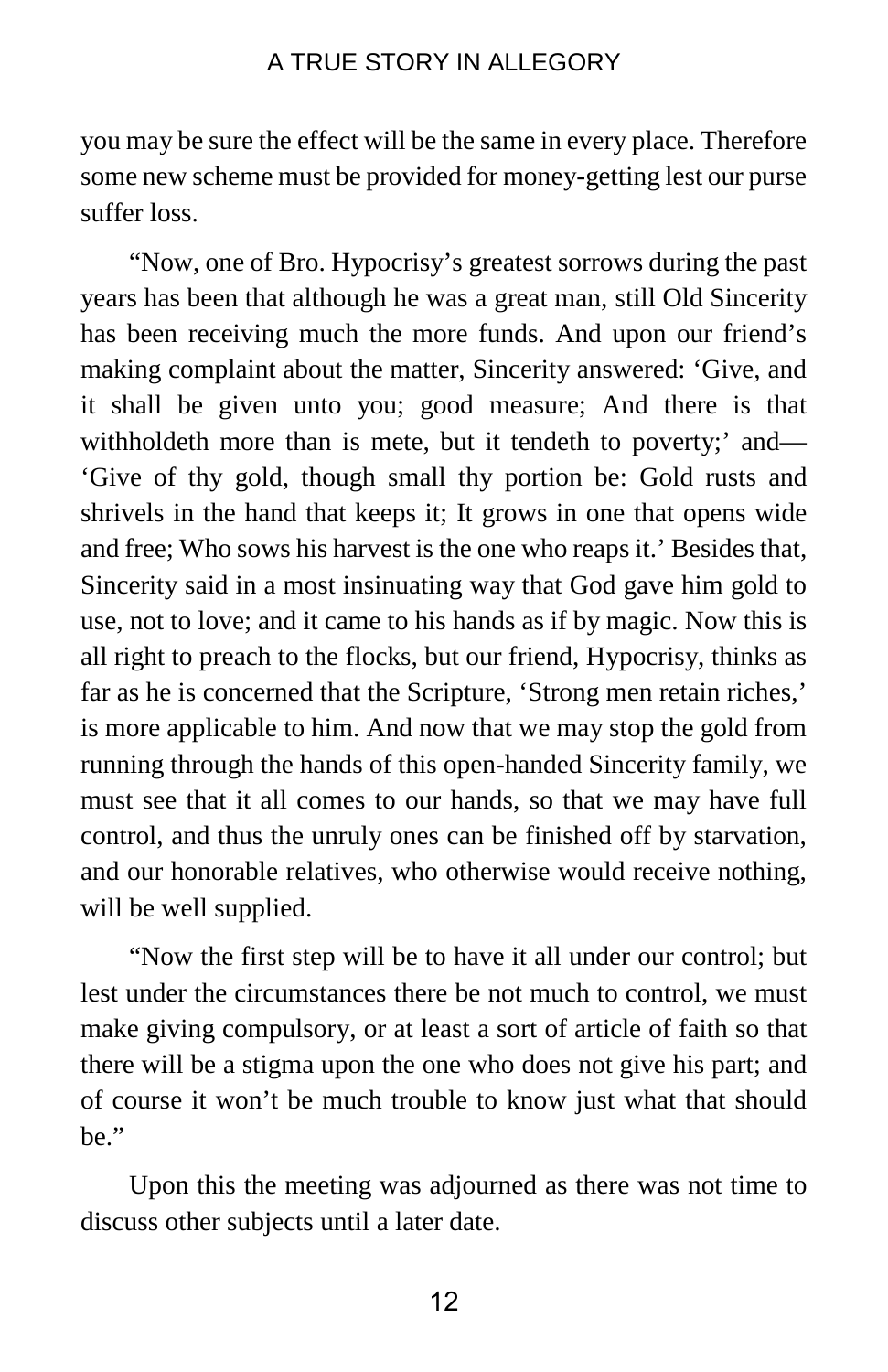# **Chapter II**

# **Trouble with the Faithful Ones**

After some time the plan was found to be working well in the little camp. Mr. Love-the-world had held his bazaar every day during the time, and had added considerably to his stock. Mr. No-Conscience and Mr. Lustful-eyes had become quite at home, in fact they had been promoted in the assembly with the assurance that if any of the Sincerity family undertook to give them trouble, that such troublers would be branded as unruly characters, and not only so, but as most unpardonable liars; who had persecuted the faithful, and thus they would be put out of action forever. The preachers, Mr. Hypocrisy, Mr. Lying, and Mr. Policy, under the tutoring of Mrs. Apostasy, were busy teaching the faithful ones concerning their past folly and fanaticism, telling them that there was a much broader and easier way than by that of the cross, which always brought reproach and really kept many away who otherwise might be won.

Finally one day Miss Vanity noticed that her intendant was looking quite pale, and upon inquiry, found that he had been eavesdropping and had heard a conversation between those unruly ones, Miss Perception, Mr. Steadfast, and his wife, Humility. There was also with them a cousin of Mr. Sincerity by the name of Mr. Holy Boldness; and the conversation went thus: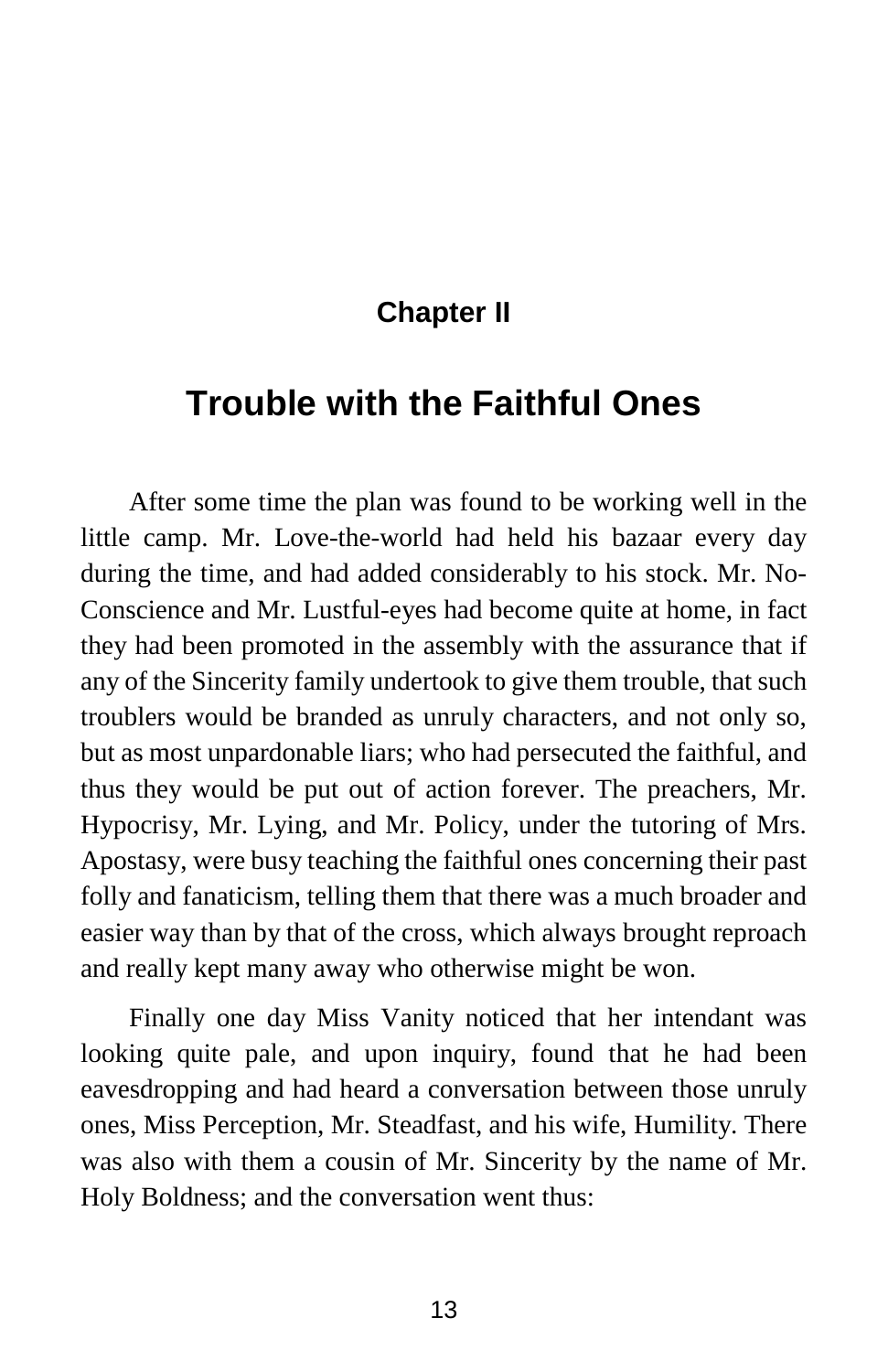Miss Perception—"I simply can't see black white, or white as black; it matters not what they say."

Mr. Steadfast—"No, none of these things move me at all, and I for one will stand against it if it takes me to the chopping block."

Humility—I am praying the Lord to shake the scales from the eyes of the little ones, if He has to use an earthquake to do it."

Mr. Boldness—"Yes; I will pray also, but perhaps there is something we can do to answer our own prayers. Let's quit ourselves like men, and expose and fight the thing."

At this Mr. Hypocrisy nearly sank into a swoon for hitherto he had been overlooking those insignificant ignoramuses, as he had always called them.

Upon this news the committee was hastily called together to consult as to what should be done with these troublers. The decision was to tar and feather them as liars and accusers of the brethren; and thus make them an example to the flock. "But," said Mrs. Apostasy, "things will never be satisfactory until we go in person to the great camp and get the whole camp under our jurisdiction. Now we need not all go at once, but let a delegation of the most expert ones be sent at once. Of course, I will superintend the business, but I think it would not be wise for me to take the pulpit at once, as this gay colored apparel of mine would at first bring a shock over the white robed company. Therefore appoint Mr. Policy to attend me as chief speaker, as we all acknowledge his pleasant manner, his wide knowledge, and his ability at turning his knowledge to best advantage for us."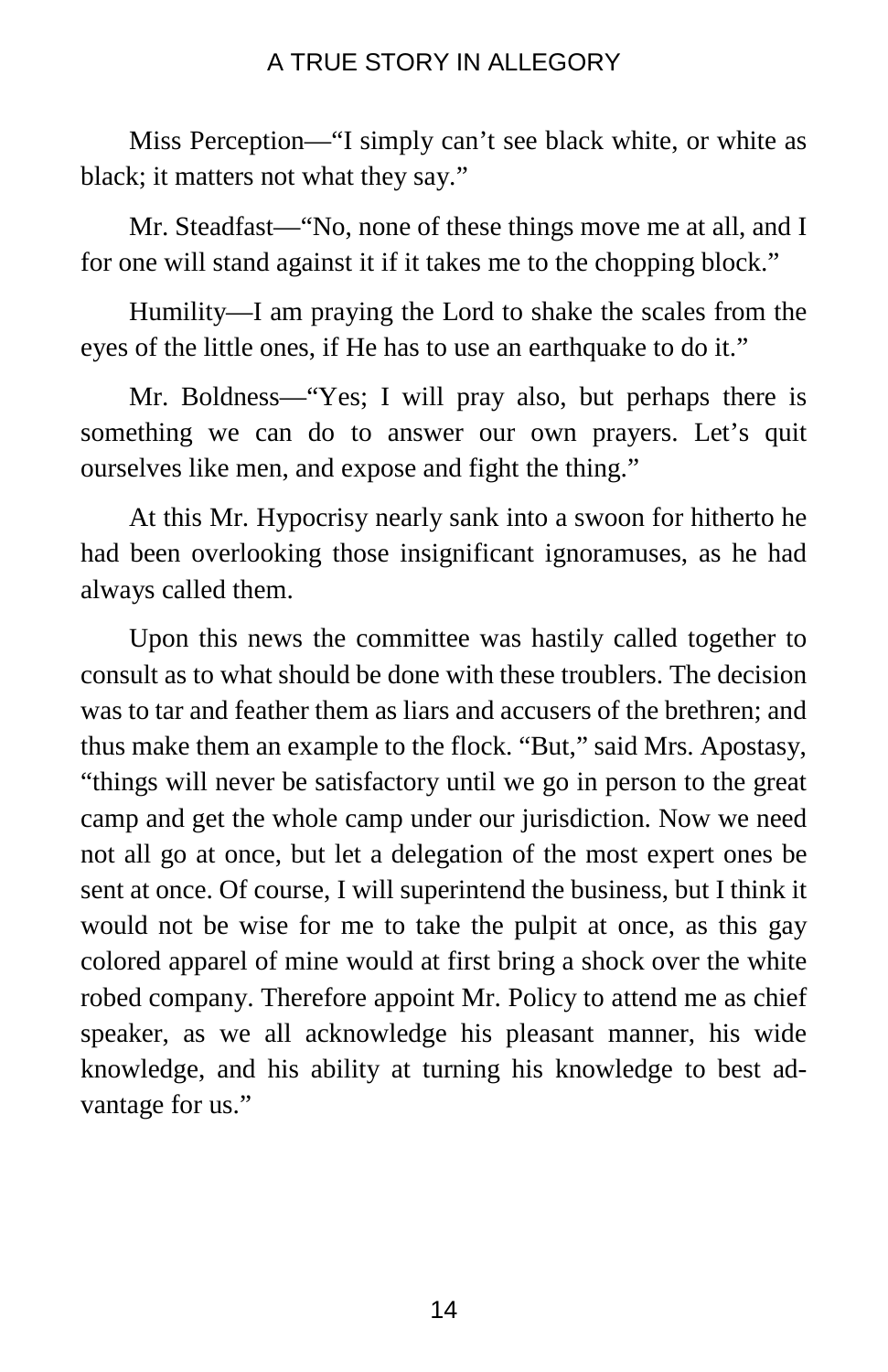#### **Visit to the Great Camp**

Upon the arrival at the great camp, Mrs. Apostasy and Mr. Policy were extremely pleased to find a better welcome than they had expected, and they were able to discern that some of the "main" ones had been taking some of the same "great praise" dope that had caused Mr. Hypocrisy's downfall. Consequently there had been considerable disturbance among the faithful ones there, and some of the Sincerity family had been quietly renounced and set aside in other parts, also.

Mr. Policy thereupon was given the freedom of the pulpit. Now he, like his father, Beelzebub, was very expert at twisting scriptures. His first sermon was, "That your faith may stand in the wisdom of men." He showed how many of the customs of the faithful ones were neither according to the wisdom of men, nor common sense. Then in his witty way he held up some of their peculiar views to great ridicule, saying, "Where is your scripture for this? See, you are doing this, and have given up that for no reason whatever." Many, quite forgetting that the Word cannot be understood properly except by the Spirit, began to consider it from a human standpoint and were thus persuaded by him. Some of the "main" ones sat on the front seat smiling and rejoicing at the new light which had come at such an opportune time.

# **Father Discernment's Unprecedented Conduct**

Now old Father Discernment just then entered the meeting and upon seeing Mr. Policy in the pulpit, he began to roar out like a lion: "Beware! Beware! faithful ones, this is a compromise of the devil. Flee for your lives! Do not lend your ears to this poisonous talk." At this he, with several other of the fathers, sprang from their seats and with a large company of faithful ones, withdrew to a place apart.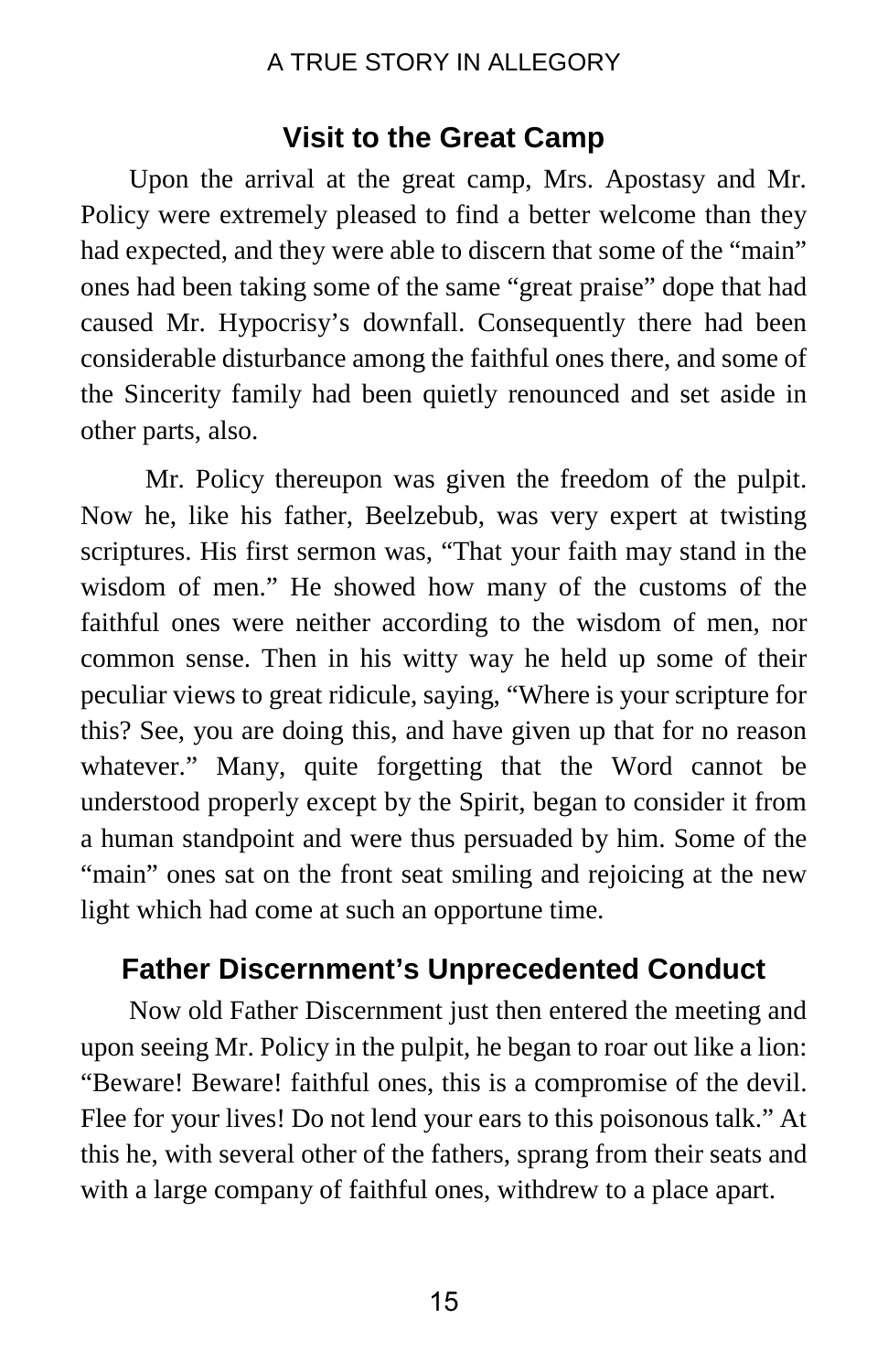Now Father Discernment was held in very high esteem both by the fathers and by the faithful ones, and because of this they had presented to him a castle called "Influence," upon a very high hill called "Position." In this hill was also a gold mine. Now as he had forgotten all this in his zeal and roaring out, suddenly a thoughtarrow pierced his head. It was shot from the bow of Mr. Self Interest, who was the son of Old Honorable and his wife whose parental name was Covetous. This arrow turned his head in the direction of his estate, and there to his great sorrow he saw a party from the camp going thither as if to capture it. Now he had his choice either to do as Moses did (Heb. 11:24-26), or like Lot's wife, to look back. The temptation was too much for him, therefore he betook himself to the castle, and seizing one of the bows of Mrs. Apostasy's make, he began to hurl the arrows thick and fast into the little company which he so lately had led out of danger.

Now for a long time the faithful ones had formed the habit of leaning entirely upon the understanding of Father Discernment, as it was much easier to inquire of him concerning a matter, than to seek an interview directly with the King; and because of this they had given him the castle and somewhat undue prominence. Therefore when they saw his unprecedented conduct they were thrown into utter confusion. Some took it for granted that he had suddenly seen his mistake in leaving the camp and in making such an uproar, so they, without asking any questions, returned to the camp and apologized for their strange conduct, though they knew not exactly why they did so. Others scattered hither and thither as the missiles from the castle fell thick and fast among them.

#### **Return to the Mount of Inspiration**

Suddenly old Bro. Circumspect who had kept his wits through the whole affray, blew a trumpet which he always carried about with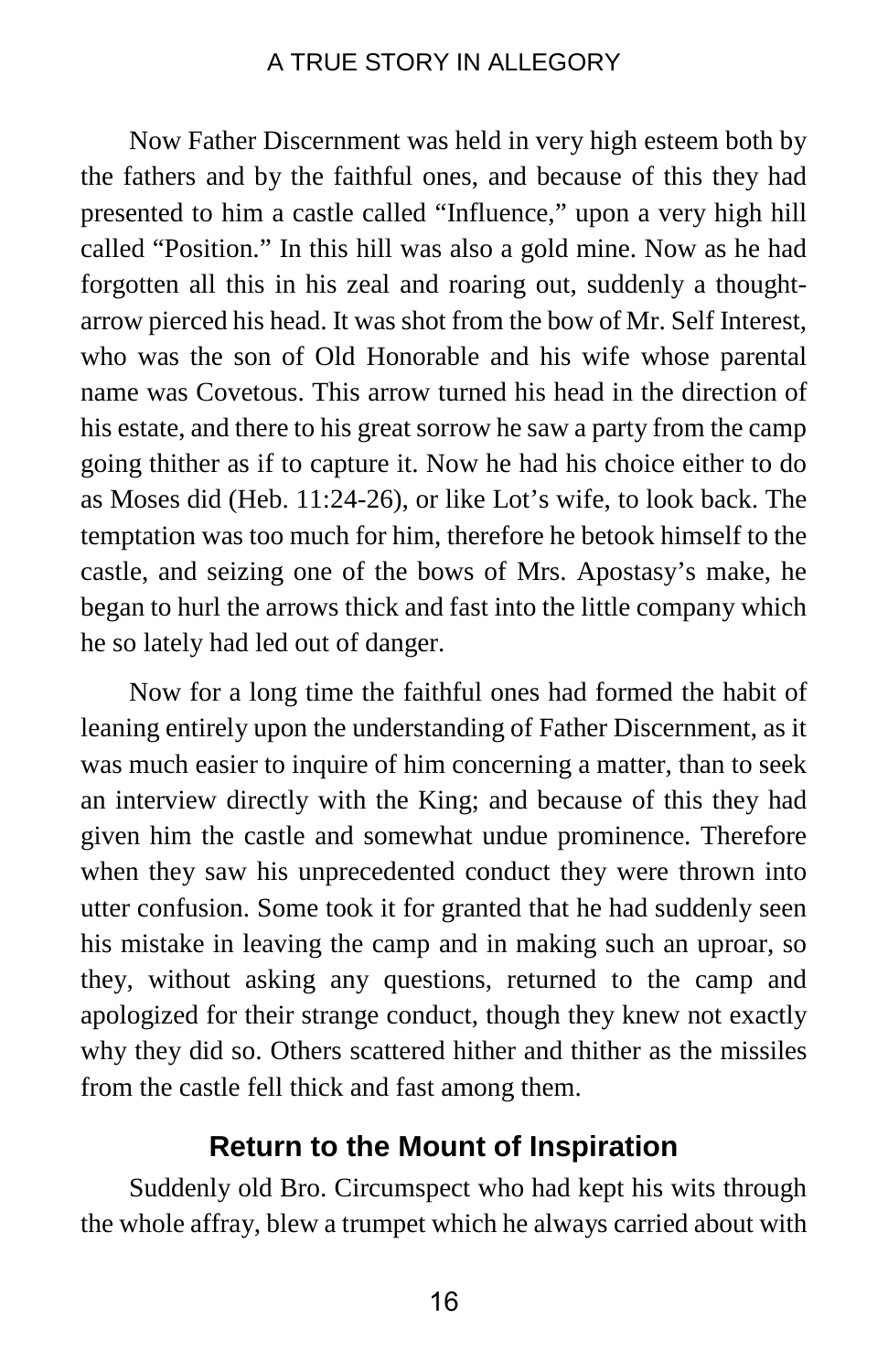him, but had not been using of late for fear of offending certain ones. This called the scattered ones together, as they had in time past been accustomed to the sound of the old brother's clear-sounding trumpet. Then he addressed them in the following manner: "Faithful brethren, let us not be as fools, but as wise, redeeming the time because the days are evil. Fear not, little flock, for there shall yet a remnant be saved. However I feel that I must repent before you because that for some time I have refrained from warning you, although God had appointed me as a watchman to warn His flock. But for fear of breaking the unity with many, I have not always been faithful."

(Now this great camp had once been pitched on the top of a mountain called Inspiration Mount. But of late years it had been gradually moved downward toward a valley called the valley of Morality. This was done not through any bad motive, but a man called Mr. Worldly-Wise had made it his business to inform some of the Shepherds that if they would pitch the camp in a lower altitude, they would be able to bring in many who were too sickly or lame or lazy to climb the steep mountain; as it was ascended by a steep and narrow pathway which meant a laying aside of all luggage and much weariness to the flesh. So they, without consulting the King, had taken his advice, thinking that when they had got their new converts strengthened to a certain degree, they could get them to move upward.)

"Then," Mr. Circumspect continued, "I warned them many times, so did my Bro. Discernment, but we were put down as old fogies, cranks, etc., so we submitted for the sake of unity. I also found that some whom you would least suspect, were troubled with an affliction of the eyes, and would not use the King's eye-salve (Rev. 3:18), but preferred moving down into the fogs, as the sun is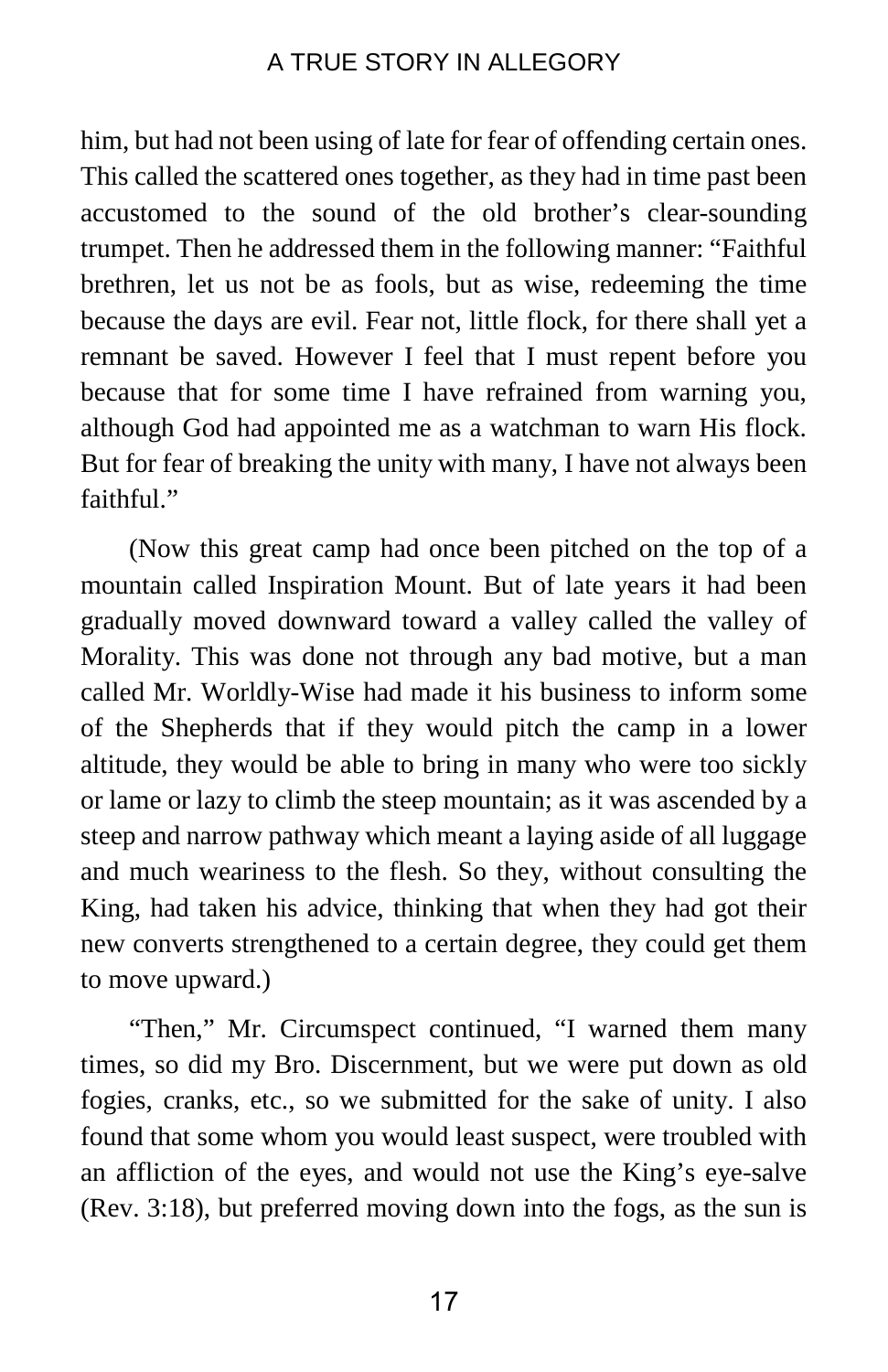always bright upon the mountain. I warned them that the Compromise family would come along and capture them sometime, but they said, 'Impossible! Impossible! How could we be so deceived after knowing so much of the truth!' But now you see, no one can descend to this valley and be safe. So let us hasten to our rightful place on the mountain top."

Now on this mountain top was a very large Rock in which they could hide safely as in a fort, and though it appeared as a most common place mount from the lowlands, still to those on the top it presented a most pleasing spectacle. There was a large lake of crystal waters which was supplied by a river that gushed from underneath the great Rock. Then there were fruit trees in abundance which supplied both food and medicine (Rev. 22:1, 2), and the landscape was of unearthly beauty.

The little faithful ones were happy to find themselves once more in this place of safety. Still some of them were perplexed because of the conduct of Bro. Discernment. Whereupon they inquired of Bro. Circumspect who oftentimes called upon Bro. Spiritual Understanding to help him in explaining difficult problems. (By the way, Bro. Understanding with a few others had not followed the rest of the camp into the valley.) "Now as to Bro. Discernment—for although he had received that title, still he had a human nature which is liable to err. Our adversary knowing this, had prepared to overthrow him at a critical moment, by loading him with some of the honors of the valley, thus hoping to keep him there, and also to confuse those who had depended upon his wisdom.

"However," continued Bro. Circumspect, "wise men of all ages have said that they always found it safest to act upon their first impression. They say that is God's voice, and the afterthoughts are the human reasoning. Now we all know that our brother's first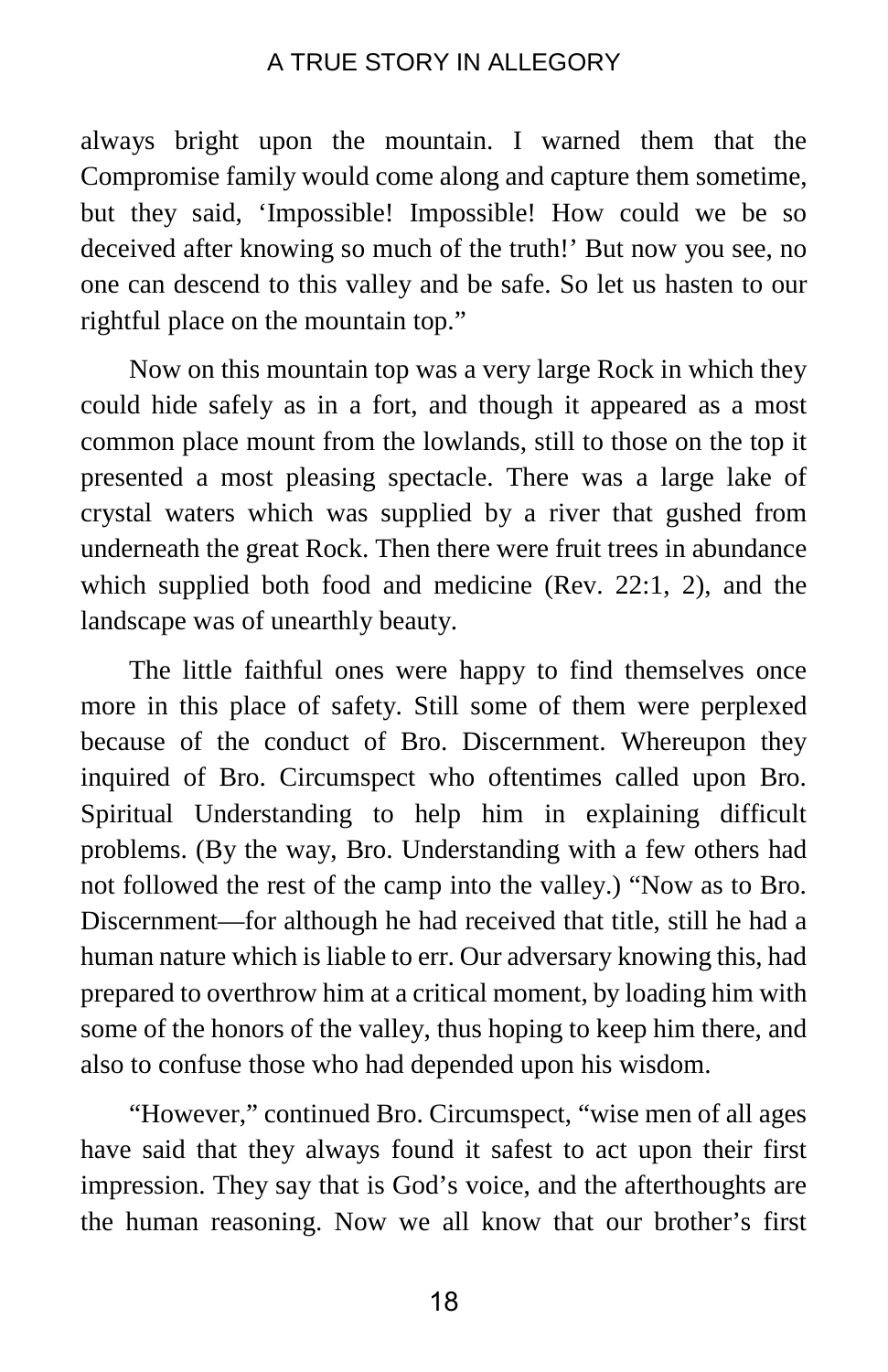impression was so strong that things were going wrong in the camp, that, disregarding all self-interest, or what others thought, he cried out and spared not. This was his discernment in the ascendency, and because of so many such exploits in the past he had received this title, not from the King, but from the faithful ones, who had also presented him with the castle. Then when he changed his mind was when the human began to reason, then that dart came which turned his head toward the castle. I had warned him several times not to set his heart upon those things, and not to spend too much time digging around that gold mine. But alas! my brother!" Then they, all wept to think of those left behind.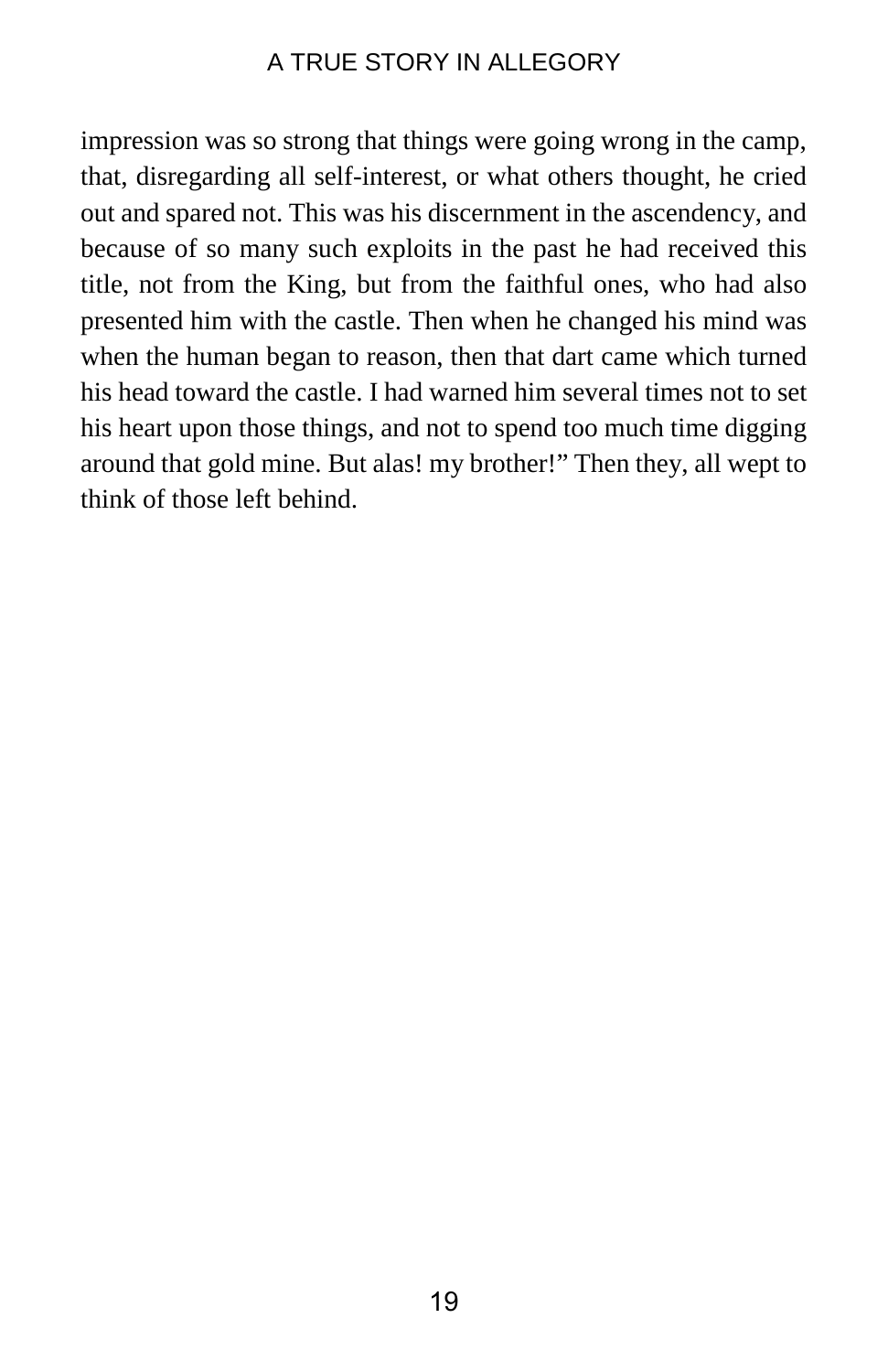# **Chapter III**

# **Father Discernment's Fate**

After the great upheaval in the valley, did Mrs. Apostasy come forward and assert herself to set things in order, saying, "Now as you see, there can be no order without my help." (Though she too well knew that this was a lie, for she knew the true cause of the discord.) But now she and her friends had succeeded in doping with the "great praise" ointment most of the congregation, so that they were too much confused, and stupefied to render her any answer, much less resistance. Then did they prepare themselves against another possible danger from Mr. Discernment.

Now it was in this manner that they accomplished this task. First, they gave him the family dope; then did they punch out his eyes; and then because of his name, his castle, and the hill upon which it stood, they could find no more suitable person to appoint as general overseer, and chief inspector of affairs. This appointment pleased him so much that though he was stone blind, he imagined himself to have infallible eyesight; and daily, he could be found upon the walls of his castle, calling out in boastful tones, warnings against those who had escaped to the mountain, and to those who had not yet escaped: "Ho! Fools, can't you see everything is all right, and just as it always has been? See this great camp which we have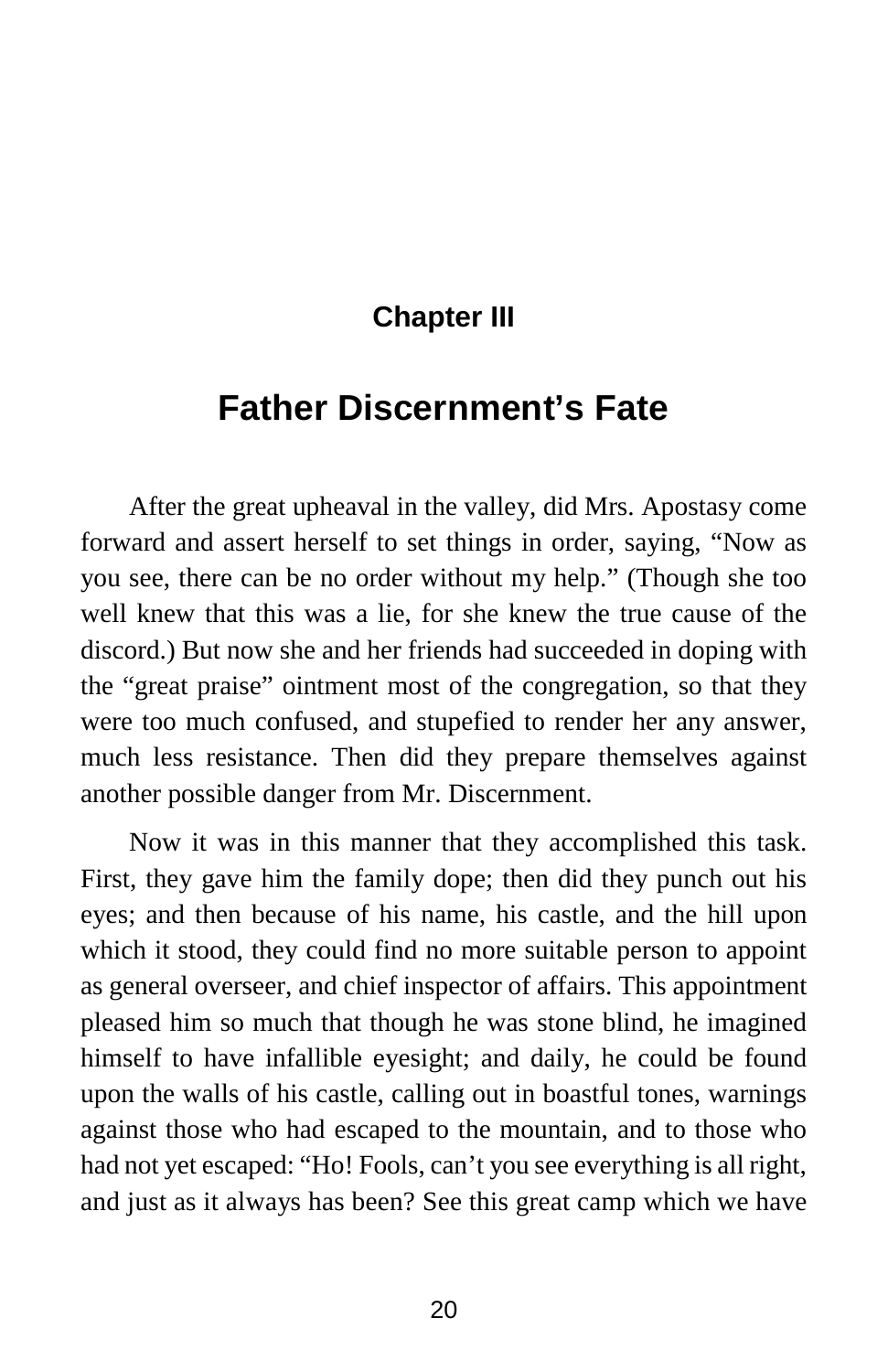founded. Let none escape, lest we put you in chains;" for in this castle which was called Influence, was a dungeon in which they bound discontented ones, and refused to let them go.

# **Plans for Curbing Zealous Young Ministers**

Now did Mr. Hypocrisy, his bride, and all her before named relatives come to the camp to help Mrs. Apostasy in her work, for it was for their special convenience that this binding was being done. Having already attended to those things which concerned their prestige and purse, still Mr. Hypocrisy felt somewhat uneasy as to the future. Whereupon he was given leave to speak. Now this was a private meeting as it even then was not safe to divulge all his plans to the whole congregation. However, besides his relatives, Mr. Discernment who was now blind, was admitted, also Mr. Importance, Mr. Efficacy, Mr. Worldly-wise, Mr. Anything, and some others of the "trustworthy" class. Then did he warn them of the danger of young shepherds who may rise here and there and do a great deal of harm to his cause, even before he should be able to find it out. "Now if we would be safe, they must not be allowed to run at large.

"Now we had one very notable case, away back before we got things in order, in Saul of Tarsus. Why! He just did what he thought God wanted him to do without even going up to Jerusalem and letting the Jews overhaul him or put any strings on him because of his peculiar views, which he said he had gotten by revelation. Neither would he confer with flesh and blood, but went right off to preaching to the heathen without any sanction from us." Of course, we renounced him and sent out a delegation to hamper him all they could, but we simply couldn't manage him. Then we have had some others who persisted in following his advice. Of course, during the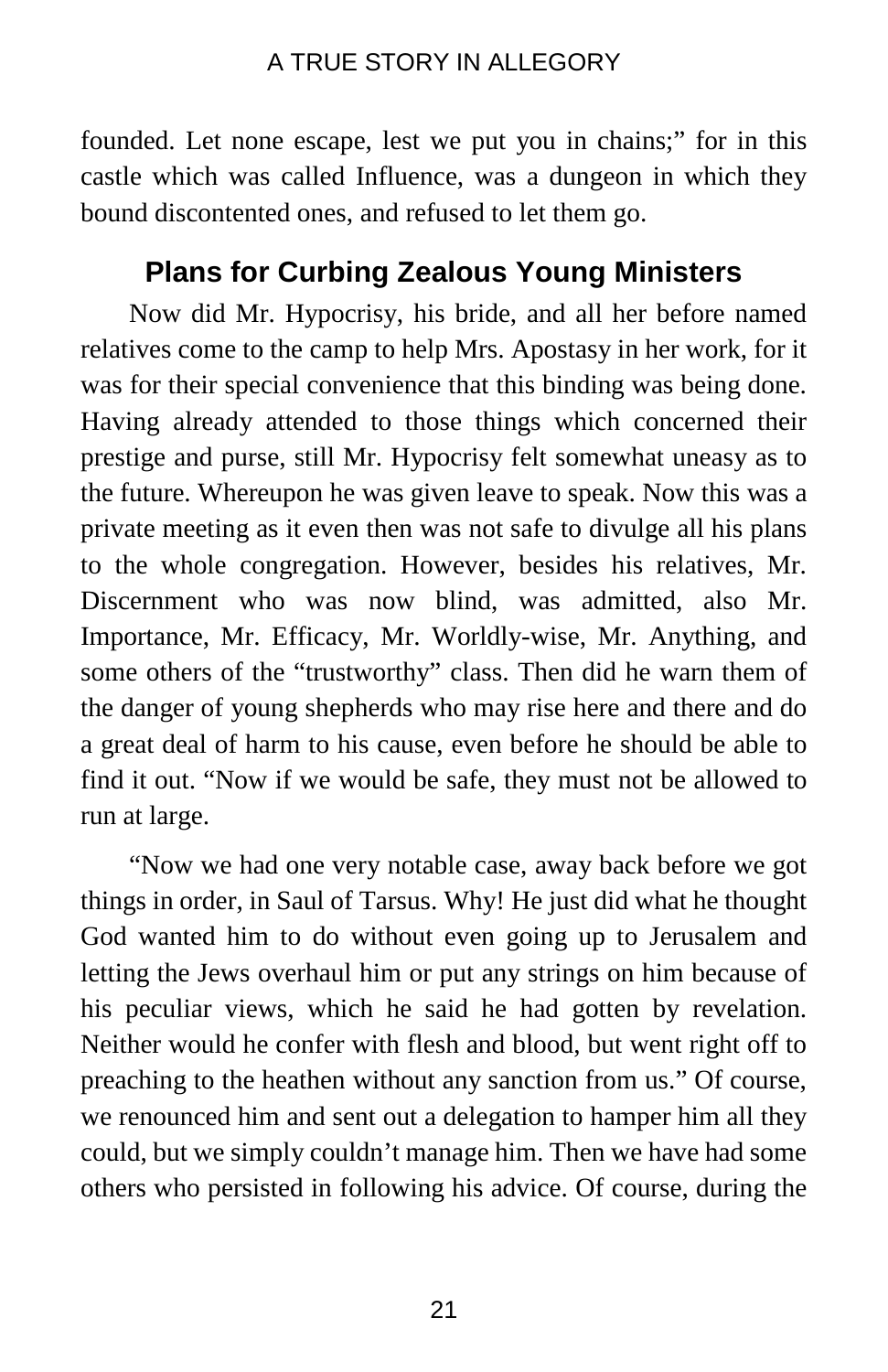last half century, our cause has suffered much, but I believe that if we will do our best now we can stop this kind of thing.

"Now as we have our net woven we can pull the strings and soon have all our faithful ones warned not to receive anyone who does not carry a letter from us. This will deliver them into our hands. That being done I suggest that we start a training home, at least it will be called by that name, but in reality it will be a taming school for zealous young ministers. Of course, we have many theological seminaries where we undermine the faith, and even the belief in the authenticity of the Scriptures and the fundamentals of Christianity; these people are still afraid of those places for a while, so I suggest that we advertise that we have a place for spiritual development, and that only graduates from this place need expect to be acknowledged as ministers. Now I have sketched out a course which I will present for improvement and criticism. Now we will have different natures to tame, therefore we will need to use several distinct methods to bring about the desired result."

#### **The Taming School**

Grade I. "This grade will be for those who are a little highheaded, self-sufficient or inclined thereto. Upon admission to this class we will give a liberal solution of Mrs. Simpleton's dope, mingled with a little More-Conceit and Glorying powder. If one should refuse this mixture he will be demoted at once to grade three, the by-laws of which we shall soon read. But in nine cases out of ten, they will take enough at least to give us a hold on them.

After this refreshment, Mr. Worldly-wise will give them a course of lectures on soul-winning, assisted, of course, by Mr. Policy who will give them a few points on unity and other kindred subjects. Then they will receive a shower of gold coins from myself,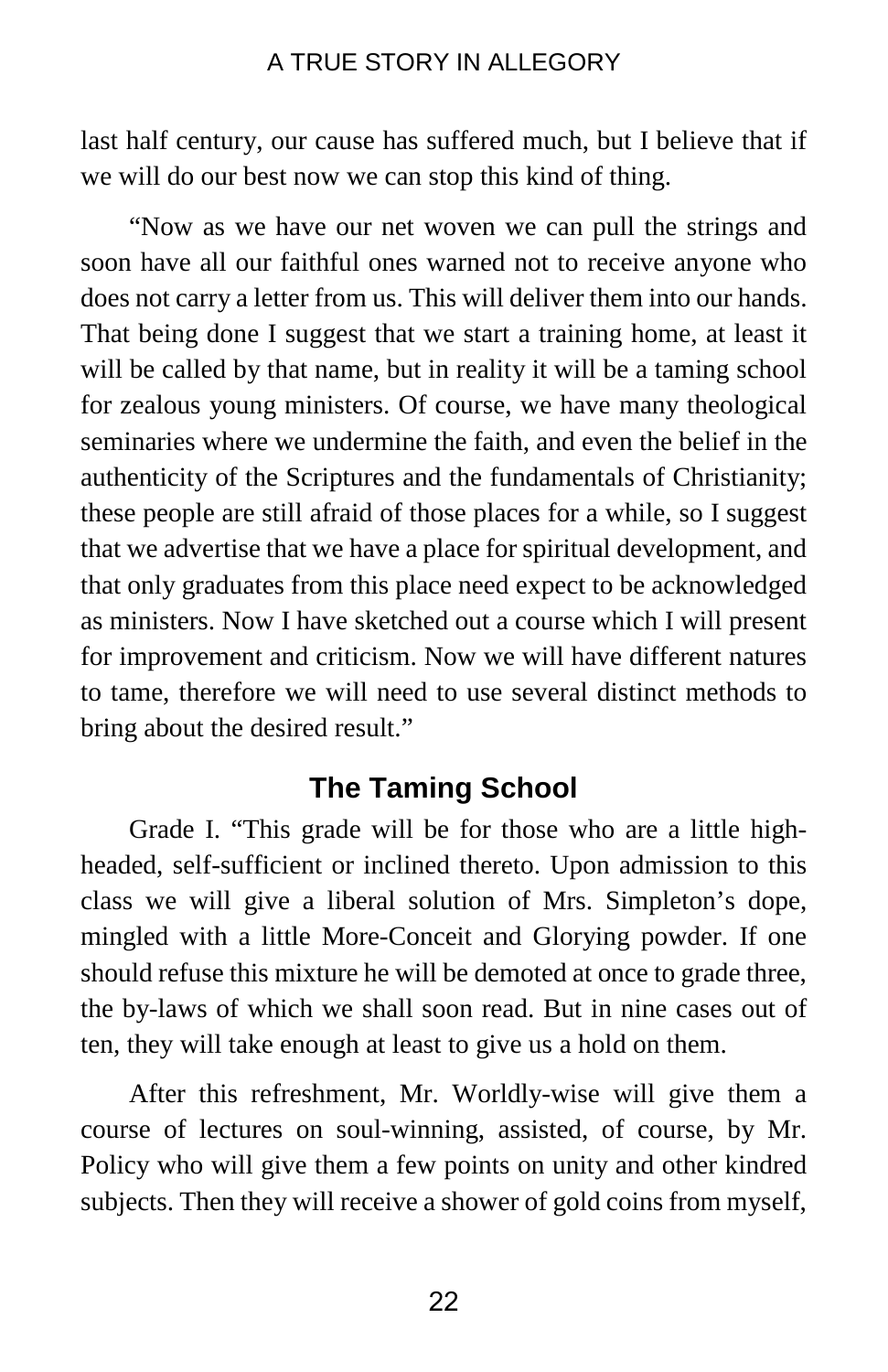after which I will induce them, in company with my wife, to visit Mr. Love-the-world's bazaar, where a large variety of wares of all sorts will be offered, and these will be all the more tempting because of their full purses. Now if they fully obey all instructions, this grade will soon be ready to go everywhere preaching my gospel." (Cheers and applause.)

Grade No. 2. "Now as to grade two we have a more knotty problem, and one which I would like to look square in the face and pass on, but I dare not because of the danger. It is those very zealous fellows. They come from different walks of life, but whether they be learned or unlearned they are much the same; regular firebrands for their cause, and ready to fight with fire or wild beasts rather than to give in. Now the secret in taming them is in some way to quench that fire.

Now the way to put out a fire is to cut off the fuel supply, and then throw cold water in abundance over what is already burning. By inquiry I have learned that these fellows' fuel supply consists mostly of oil which can be had in plenty by those who will only take time to load up; and that the winds of persecution, spiritual conflict, and meeting difficult experiences in the King's business tend to fan the flames. Therefore the way I have solved this problem is as I cannot cut off the supply of oil, to deprive them of time for refilling. Then I try wet blankets for doing the rest; that is, I will keep them as much as possible from such experiences as will tend to fan what little flame may be left.

First, I have prepared a laundry and house-keeping course for these zealots. Just when they feel the fire burning the hottest and can scarcely stay in the house, I will tell them that they must be consecrated to wash, iron, sweep, tend babies, and be general servants for my establishment and my first grade graduates.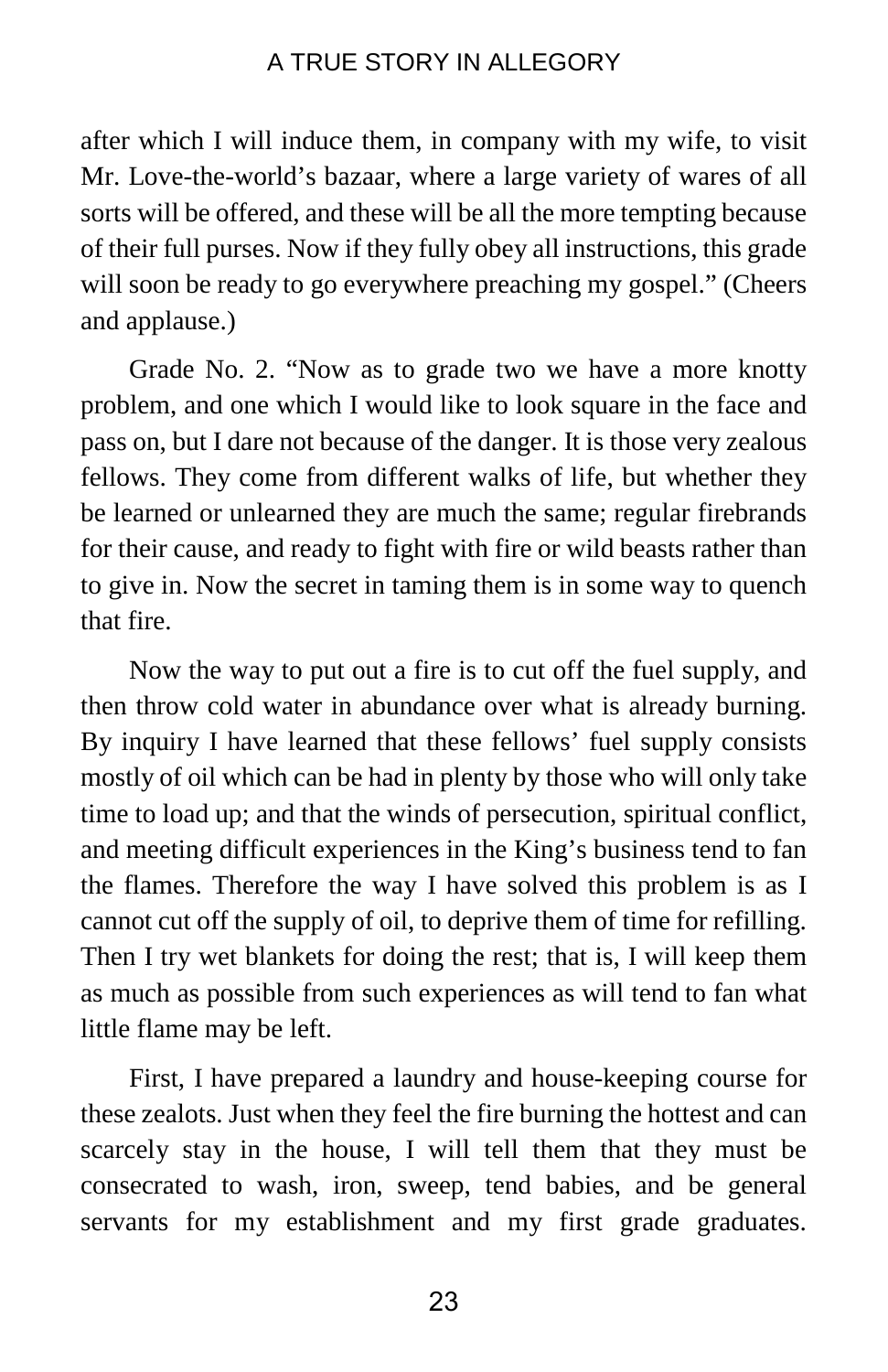Moreover I will see that they are kept at it from early till late. Then if they will persist in filling up on the run and hoping still to win souls, in spite of their weariness of mind and body, will go to meeting at night and have the audacity to get up and preach, I will try the wet blanket.

"Then I will appoint my beloved wife and her sister, Miss Pickflaw, to escort them home, with the following conversation. Mrs. Hypocrisy,—'Quite a sermon, only it was not appropriate for the occasion. Besides your appearance in the pulpit, I'm sure, did more harm than good. You know our congregation is of the better class and therefore our workers are expected to spruce up a bit. You'd better go over to the bazaar tomorrow and get some different looking clothes.'

"Miss Pickflaw—'oh, yes, I noticed some of the people smiling at your awkward expressions and, really, your gestures were laughable; and besides, what did you mean? By what you said you seem to be trying to set forth some ideas which we have discarded as obsolete. Now if I were you I would keep still until you have a chance to learn more as we have plenty of the grade one class who can do the preaching.'

"Then I will see that they overhear a good many like remarks, while all the time we shall see that they are kept, too busy for replenishing which is done by being still and reading their law. Now if I can do it, I will keep that book out of their hands a week at a time. Better give some spiritual work that he is not adapted to or has no calling for, as this method is a good cooler also, than to let them sit around and read that book and pray. My friend, Mrs. Strenuous, will help arrange those matters."

All agreed that this course, if long enough, would likely prove successful. "If course No. Two proves successful in its purpose, that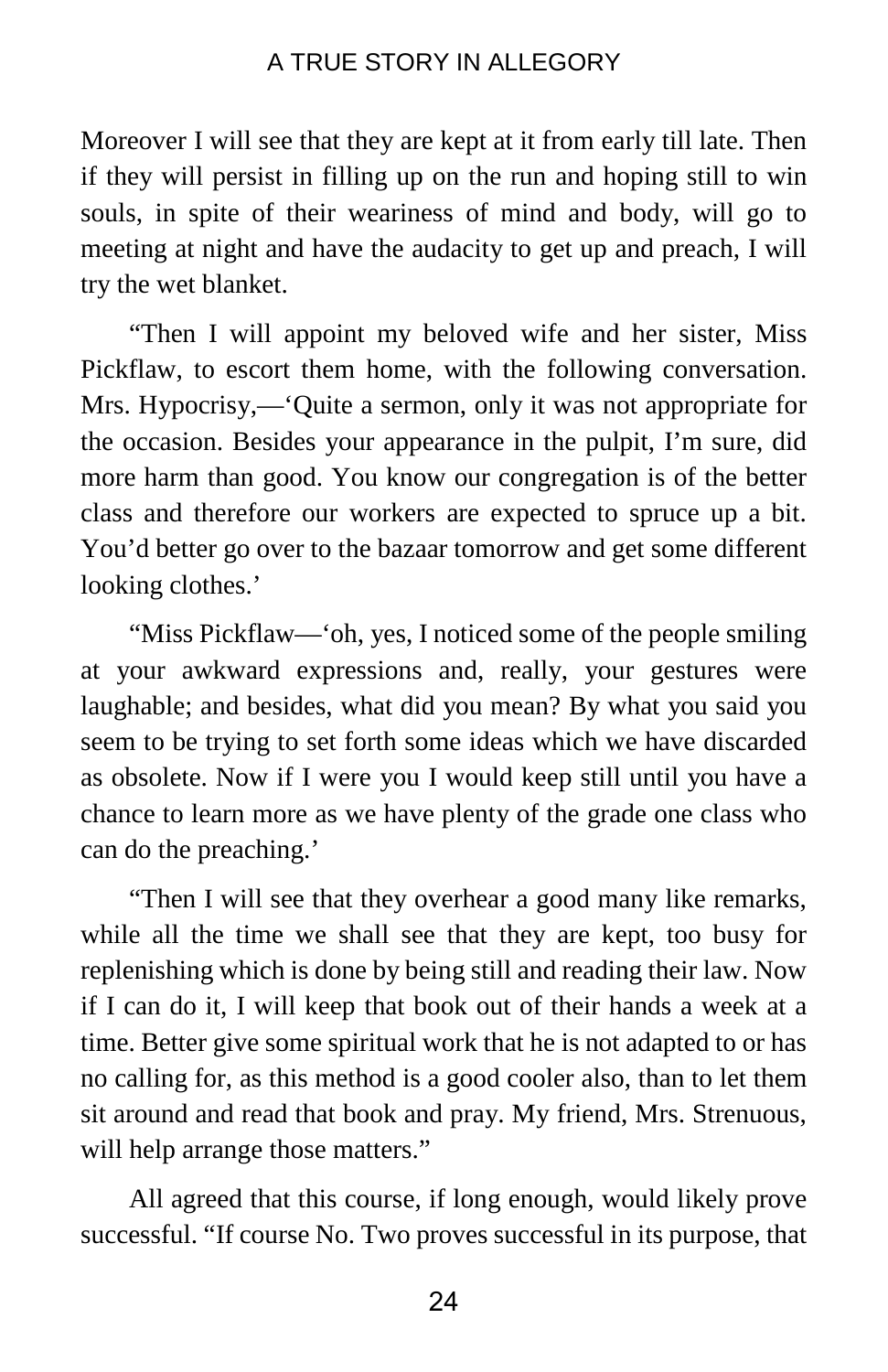is, quenching the firebrands, then be it resolved that they be promoted to receive the grade one course of lectures given by Mr. Worldly-wise and Mr. Policy, then sent out to hold down a position."

Grade Three, "This is the most difficult grade of all as it is really for the delinquents from the first two classes. They will be known as the stubborns or untamables. This course will be purely spiritual as we shall then have proved that no combination of temporal and spiritual power will move them, therefore it must be very severe, of seven fold heat.

"We will begin by accusing them of all sorts of spiritual wickedness, and tell them that it is very doubtful whether they were ever saved at all, much less called to preach. Then we will suggest that they had better repent, get married, of course to the wrong person, and settle down for life. For many who could never be defeated in any other way have been caught on this hook. If they listen to us in this, then we will get rid of them peaceably and doubtless permanently. If not, then we will still hold that they are possessed of a preach spirit which is of the devil and unless they repent they must go from this establishment, placarded as crooks, deceivers, accusers of the brethren, unruly, and altogether unworthy of confidence.

"You know for a young shepherd to start out alone, and with everybody suspecting him, besides perhaps a few misgivings about his own spirituality, which we will be able to fasten upon him, will make the future look somewhat hopeless, besides affecting his own power and freedom.

"Of course at one time such people could be dealt with by torture and inquisition, but since the laws do not allow us to use those any more, we have to use spiritual weapons which do the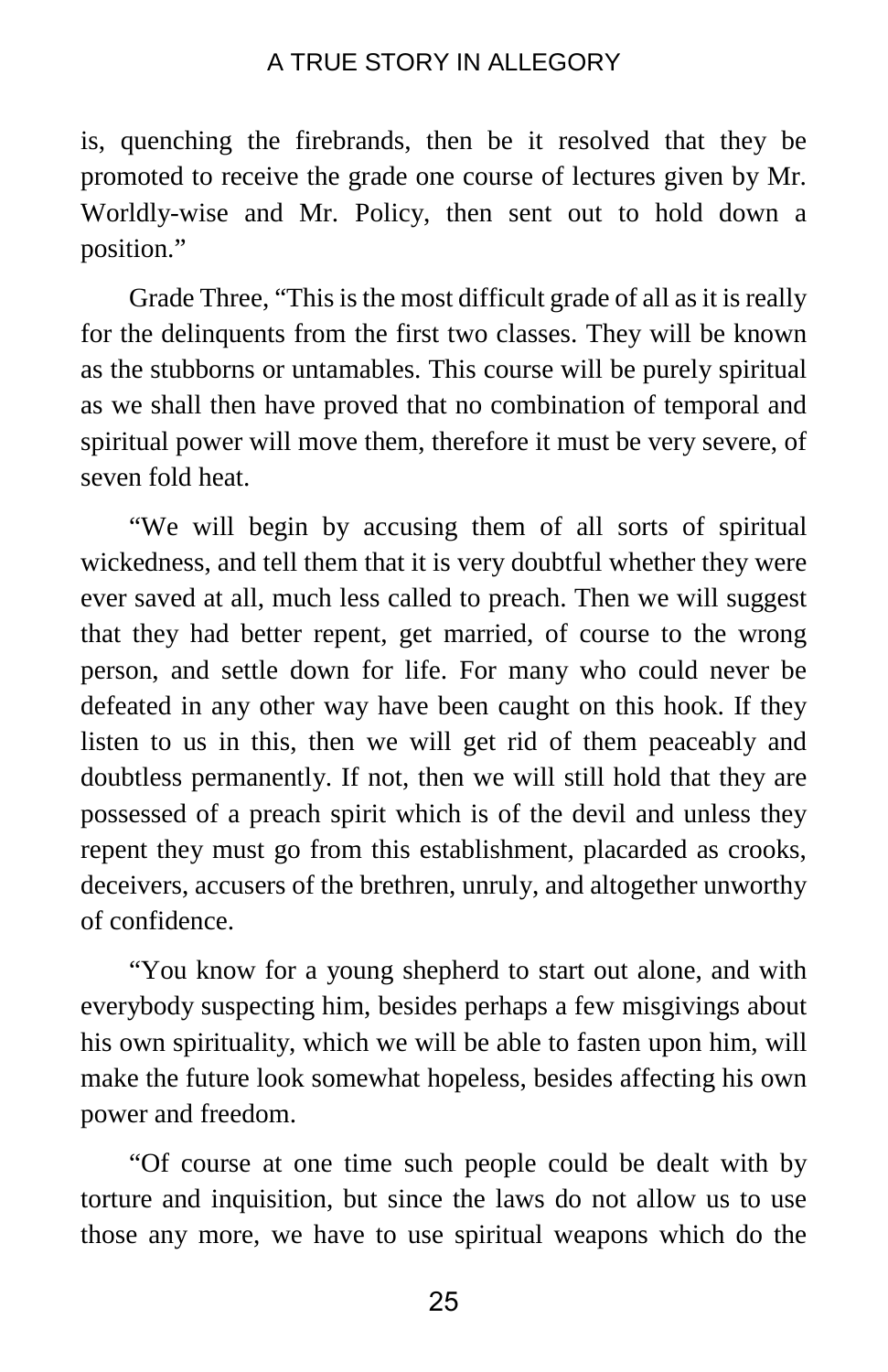desired work slowly but more surely as they affect both soul and body." Then did Mr. Policy interrupt, saying, "And if they survive this course, what?" after which there was a pause. Then Mr. No-Conscience said, "I suppose we will just have to take the consequences."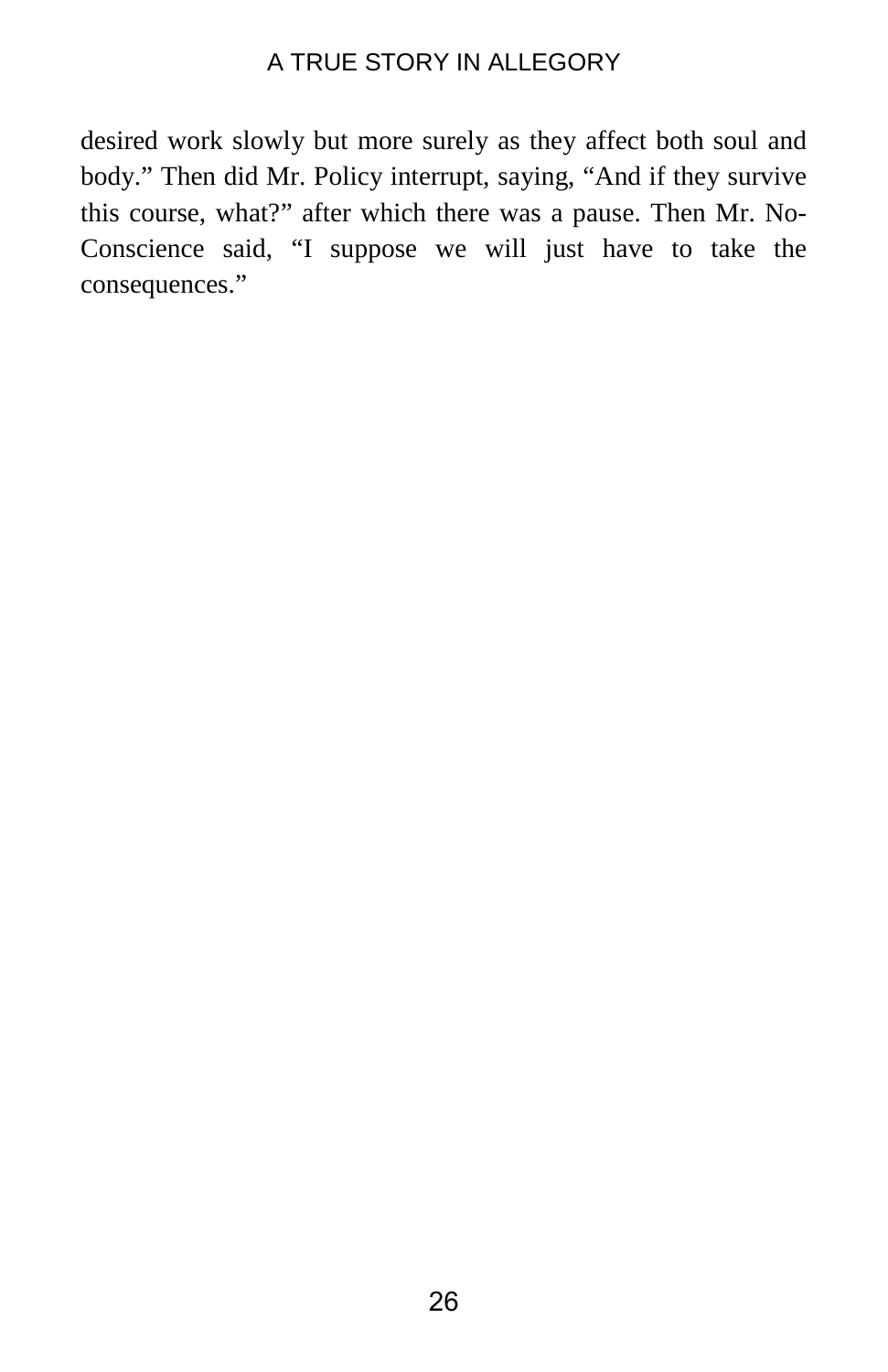# **Chapter IV**

# **Sounding the Trumpet**

The committee had no more than finished their plans for getting things into their kind of order, than they were disturbed one day by a great blast of a trumpet sounding from the heights of the mountain which overlooked the valley. They had, of course, taken for granted that those insignificant folk who had made their escape, had been scattered to the four winds and would never have the courage to give trouble to such a great company of great people as themselves. There is something about the mist of this valley which causes the objects therein to appear much taller than they really are, so that a very ordinary person appears as a walking giant especially to himself.

However several of the little faithful ones had already found their way to the mountain top, where, they found some of the Holdfast family who had always remained there at home, and who, upon giving them welcome and hearing the news from the valley, had set to blowing the trumpet to call any stragglers who might be groping their way up from the valley. Many times had the Apostasy family tried to destroy that most annoying trumpet, but it was set up in such a high altitude and in such an impregnable position, that they had never been able to do ought but for a season, to in some way, deceive the trumpeters for a short time into the idea that it was no longer necessary.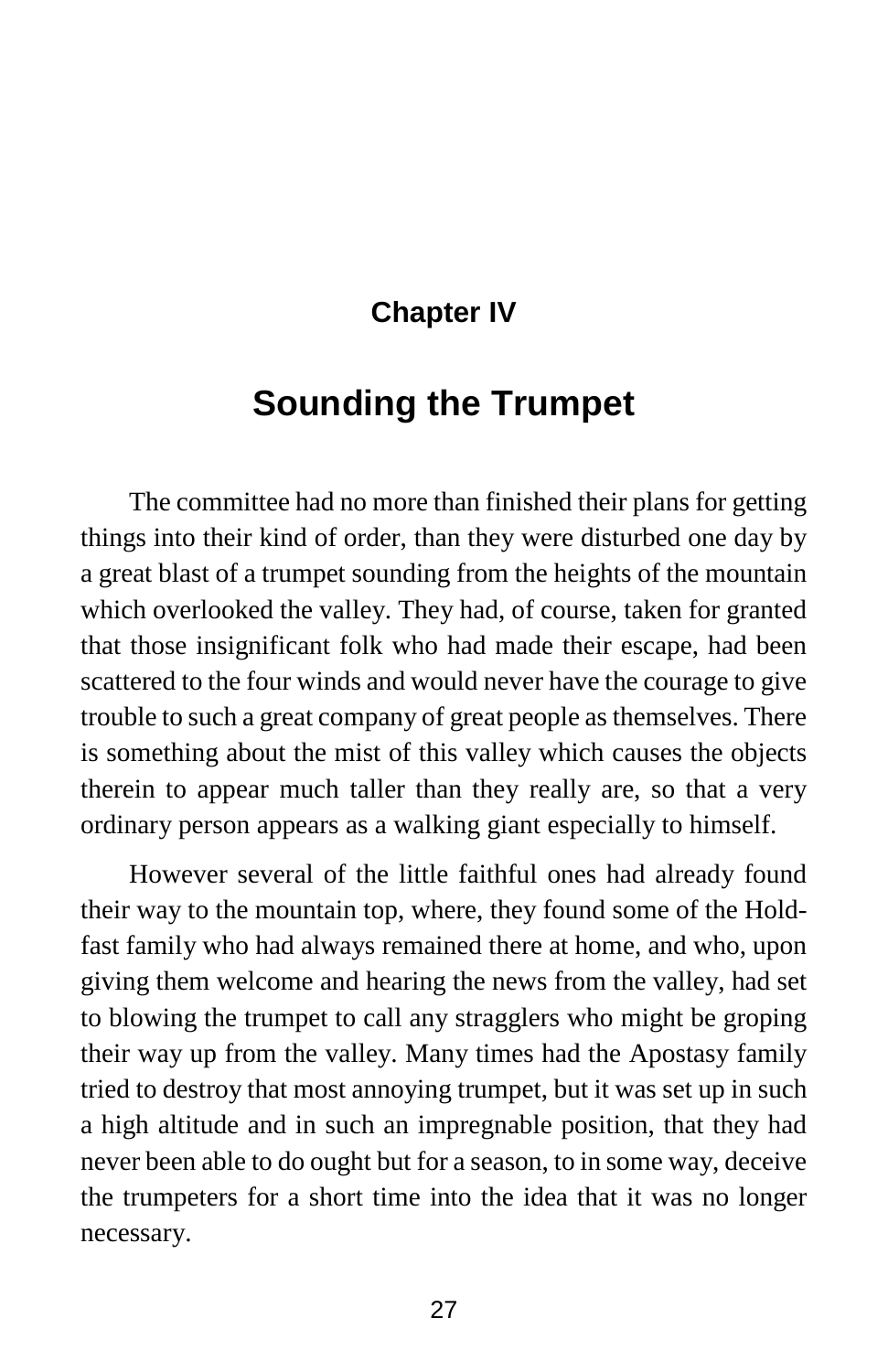Then was Mr. Hypocrisy overwhelmed with sorrow and vexation to think that those people would persist in spoiling his plans. For as long as that trumpet gives out a clear and certain sound there will always be someone preparing to give him battle.

# **The Cleansing Laver**

Then did the faithful ones who had escaped begin to prepare for those who should afterward escape. Sisters Mercy and Hope took up their position just above the mist line on the road that led up from the valley, and there they set up a little laver in which the escaped ones could wash. Now the reason for this was that as many had descended to the valley, not through any bad motive of their own, but because they had been told by their shepherds that they would sin to separate themselves from the camp by not descending, and so they, thinking it their duty to listen to these false shepherds, had descended into the mist.

Now in this valley are many defilements that are hidden from the eyes of the inhabitants because of the thick fog which in time forms as scales over their eyes. Therefore unless a very strong light is turned upon them, they can never by any means be persuaded that they are at all changed from what they were while on the mountain top. So when upon hearing the trumpet they undertake to escape, after a difficult climb upon their hands and knees up through the mist, they come to daylight point. There the sunlight breaks upon them. Just at that point is also a mile-post with the following inscription written upon it: "Who shall ascend into the hill of the Lord? or who shall stand in his holy place? He that hath clean hands, and a pure heart; who hath not lifted up his soul unto vanity, nor sworn deceitfully." Upon seeing this sign they proceed to take out their mirrors (James 1:23) which they have carried with them all the time but had not been able to use to advantage, owing to their partial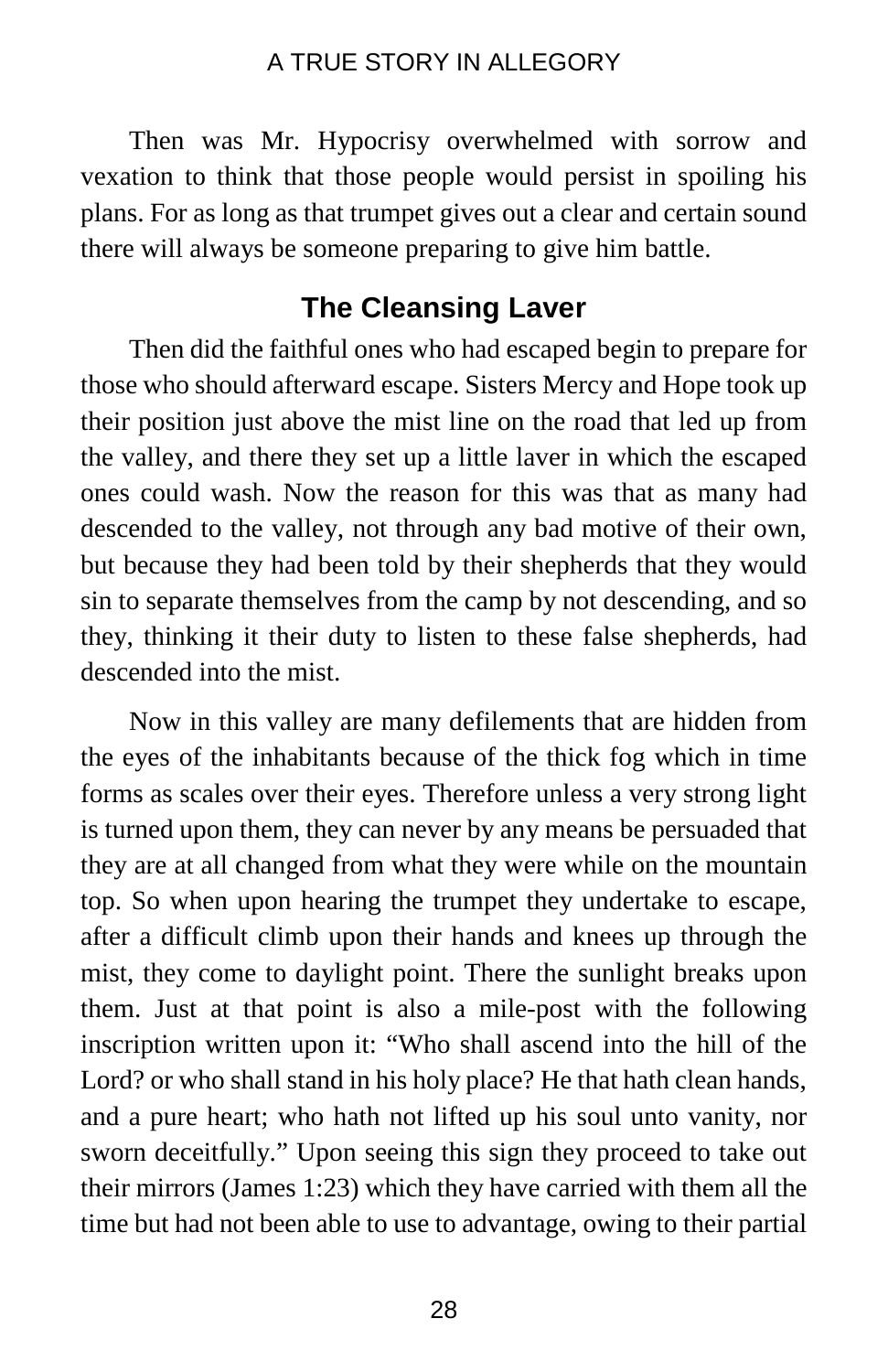blindness. There in the light of the Sun shining upon their mirrors, they are able to discern many spots and blemishes upon their person; and then are they much disheartened because they had allowed themselves to be so deceived, and would scarcely have courage to proceed further, were it not for Mercy and Hope who then appear upon the scene, to refresh them and help them to the laver where they can wash and be clean and sent on their journey. Also those whose eyes have been very badly affected become healed by the waters of this laver so they can see the way clearly.

# **Experiences with the Harshness Family**

Now some time after Mercy and Hope had been at this place, they heard a most pitiful moaning in the way beneath them, and knowing that it must be some of the escaped ones who had met with some danger, they descended for a short distance into the darkness. There they found three sweet maidens lying among the rocks wounded and bleeding. Their names were Love-Good, Honesty, and Seek-Truth, who upon hearing the blast from the trumpet, had started on a pilgrimage to find from whence the sound came. They had come from a village called Dim Light which lieth somewhat to the left side of the mountain pathway. Now they had never been on the mountain height before but had been worshipping with a little holiness band who were also seeking to know the way more perfectly, and although they had never reached daylight point, they were striving to find the way thereto.

Now as these three maidens were feeling their way up the mountain side, they had come upon a cave at the mouth of which sat a man in the garb of the Shepherds. Then they inquired of him the way to the place where the trumpet was being sounded. He then told them that he had been stationed at that place for the express purpose of entertaining inquirers and helping them on their way to the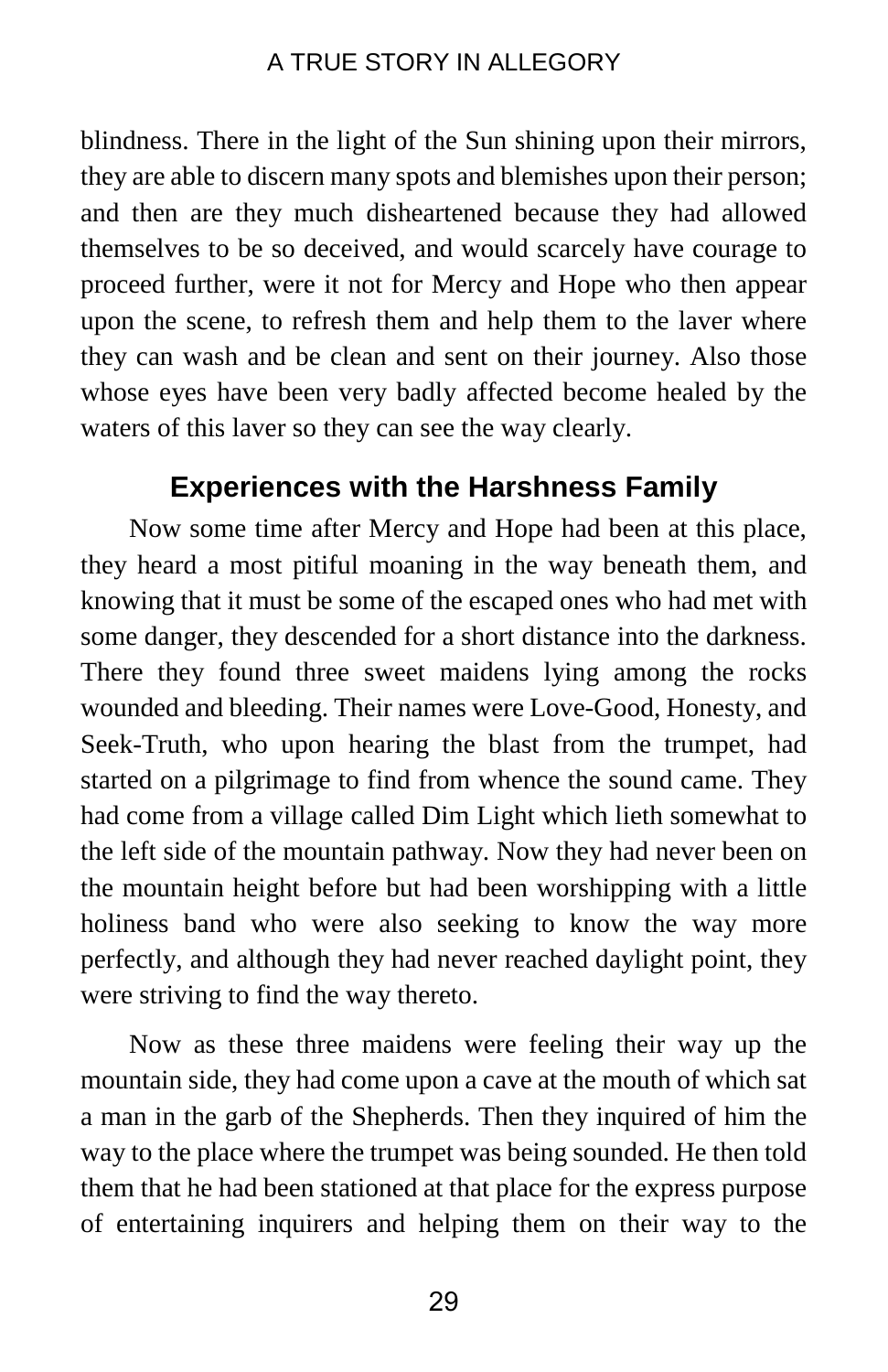heights. Then did he call his mother and two sisters to welcome the new-comers.

Now the truth about this family was that they were not the King's servants at all, but they were of the Apostasy family, and had been stationed at that place to turn pilgrims back into the darkness, or if they had no mind to turn back, to put an end to them if possible. Now his name was Mr. Harshness, his mother's name Cruelty, and his two sisters, Mote Picker and Inquisition.

Soon after the arrival of the three maidens at the cave did Miss Mote Picker approach them, saying that she would like to be of some benefit and encouragement to them, and went on to say that she felt there must be something very wrong about them, otherwise they would never have lived in the village of Dim Light, and she had noticed by their conversation that they were still under the law and of course no one could be saved and believe that kind of nonsense. Whereupon the maidens in sorrow and astonishment said that they were born and brought up in Dim Light, therefore how could they help living there, and as to the law, why, they had been taught from childhood that it was their Christian duty to keep the Sabbath and to do other things contained in the law; but that if they knew that it was God's will, they were willing to change their ways.

Now was Miss Mote Picker in such a rage that she was deaf to all their explanations and then did she call to the rest of the family, saying, "Here, see these crooks, imposters, children of the devil, let us rid ourselves of them."

"No; let us beat them," said the mother.

"Torture them," responded Miss Inquisition.

Then the Bro. Harshness did say many insulting things to them. Then did they give themselves to weeping and said, "How much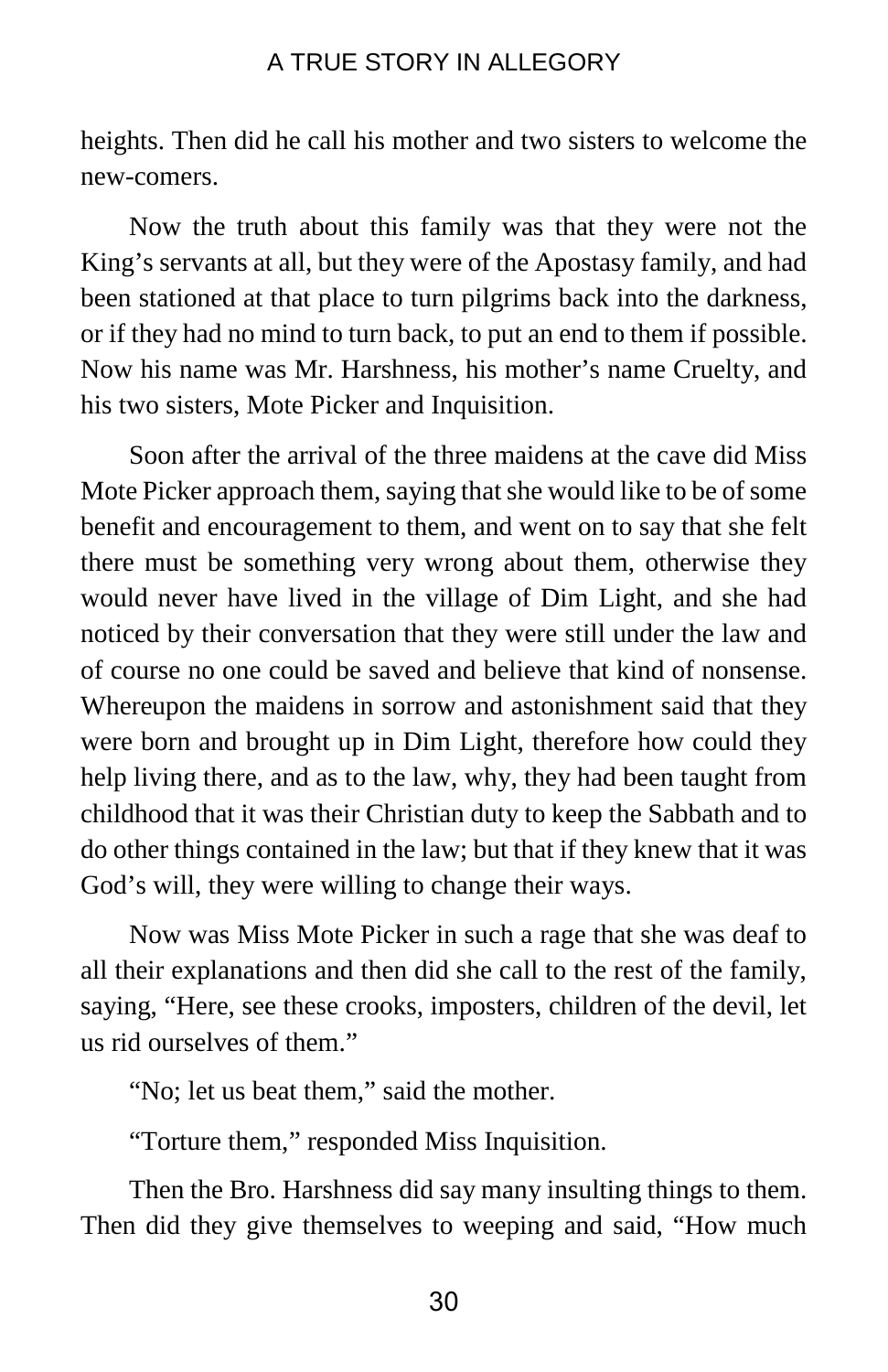better if we had never heard that trumpet, for then would we have been content to dwell back in Dim Light."

Then did Miss Inquisition place thumbscrews upon their hands and try to force them to confess many things of which they had not so much as dreamed. And Mr. Harshness then accused them of the sin of accusation and division, because he had overheard them saying that they had never seen the like of this in Dim Light.

Then one day as Miss Inquisition had failed to draw from them the required confession, she called the other members of the family to see if they could diagnose the case, to which Mote Picker answered that she could see by their faces that they had no love for her nor for the other members, who were the Church of the living God. She said also that she never heard any expressions of joy from them especially of late.

Then did Harshness stand forth with a great club in his hand, and with a roaring voice that made the maidens shrivel up in a corner, "If you don't love us, we'll beat you until you do; and more than that, if I don't hear you take to shouting 'Glory' soon, I'll raze you to the ground."

Now their quietness had caused Mr. Harshness much anxiety, because he liked in all outward things to imitate the camp at the mountain top. In fact, this family did dress so plainly that at first sight they would be mistaken for one of the faithful ones; and so did they in many other of the outward ordinances.

This they did that they might the better draw into their cave those pilgrims to whom Mr. Love-the-world's bazaar did not appeal. For even in Dim Light the people had light on the dress subject, and there have been pilgrims all along who could not be enticed into that bazaar.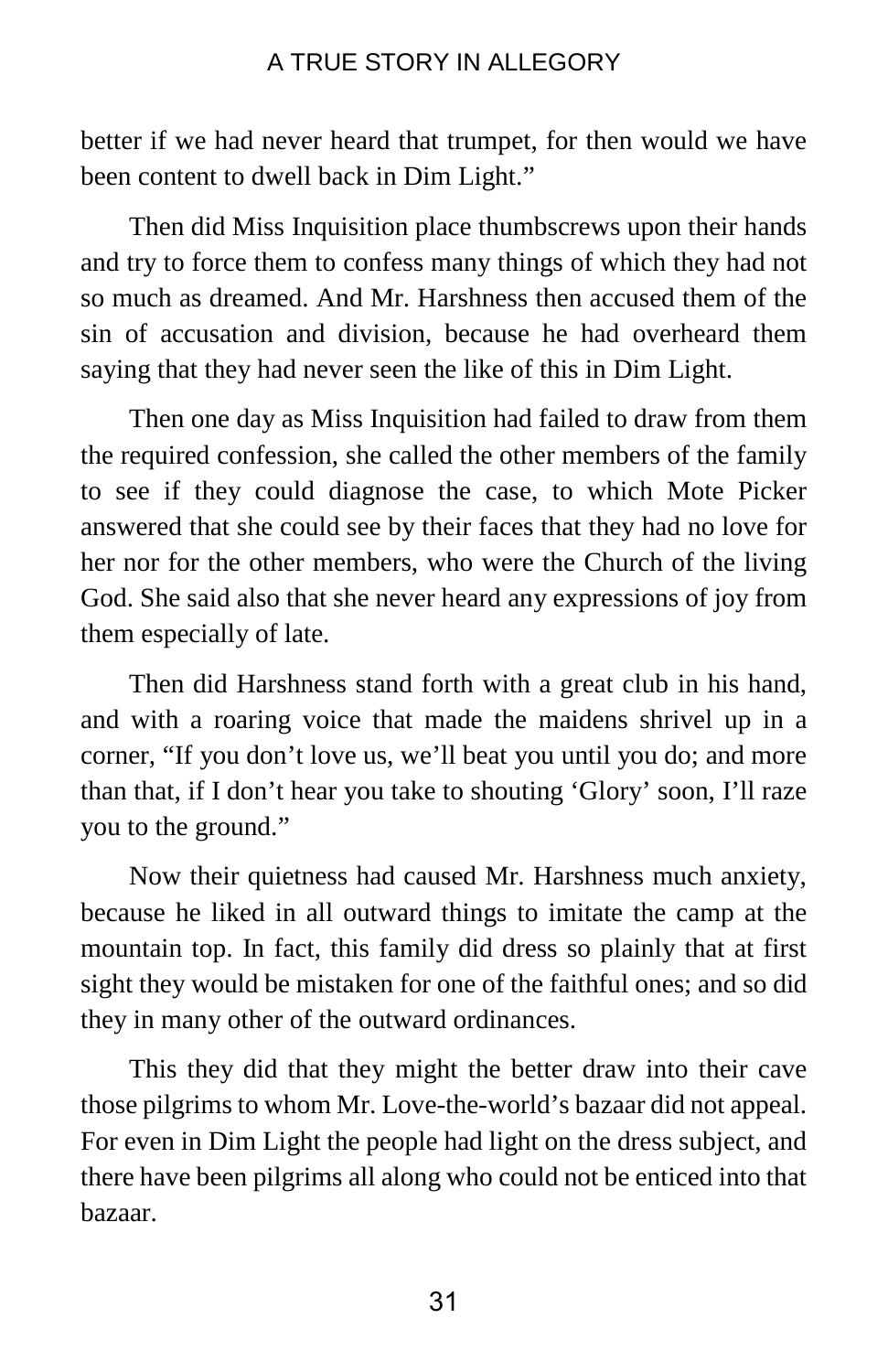However, the maidens were too sad to shout or sing for joy, and they were too sincere to feign joy, so they said, "How can we be joyful in such a place as this?" This saying, of course, cast a reflection upon the work of the Harshness family, and therefore did they cast the maidens out, but not until they had beaten them, cut them with sharp arrows, and broken them.

Then were the three sisters in a most pitiful plight and began to say among themselves, "Would that we had been content to stay in Dim Light, for now we will be ashamed to return." "And," said Seek-Truth, "I cannot say that I am content to return there, I still believe that there is something better than we have yet seen."

At this they did begin to look about them still moaning from their wounds and bruises. And a short way above them did they discover a row of white pillars as of a boundary line, and upon each of the pillars was an inscription.

Then did they read upon the first one: "And it shall come to pass in the last days, that the mountain of the Lord's house shall be established in the top of the mountains, and shall be exalted above the hills: and all nations shall flow into it." (Isa. 2:2.)

Then did they perceive that they were still off the mountain here referred to. This would have been very disheartening had they not at that moment seen two figures coming toward them, and in the most gentle tones offering to help them up the pathway. Then were their hearts comforted and well-nigh overjoyed to find the way. And then did Mercy lead them to the laver while she and Hope bound up their wounds. Then did they lead them into the camp of the faithful where they received such a welcome that they forgot all their former sorrows.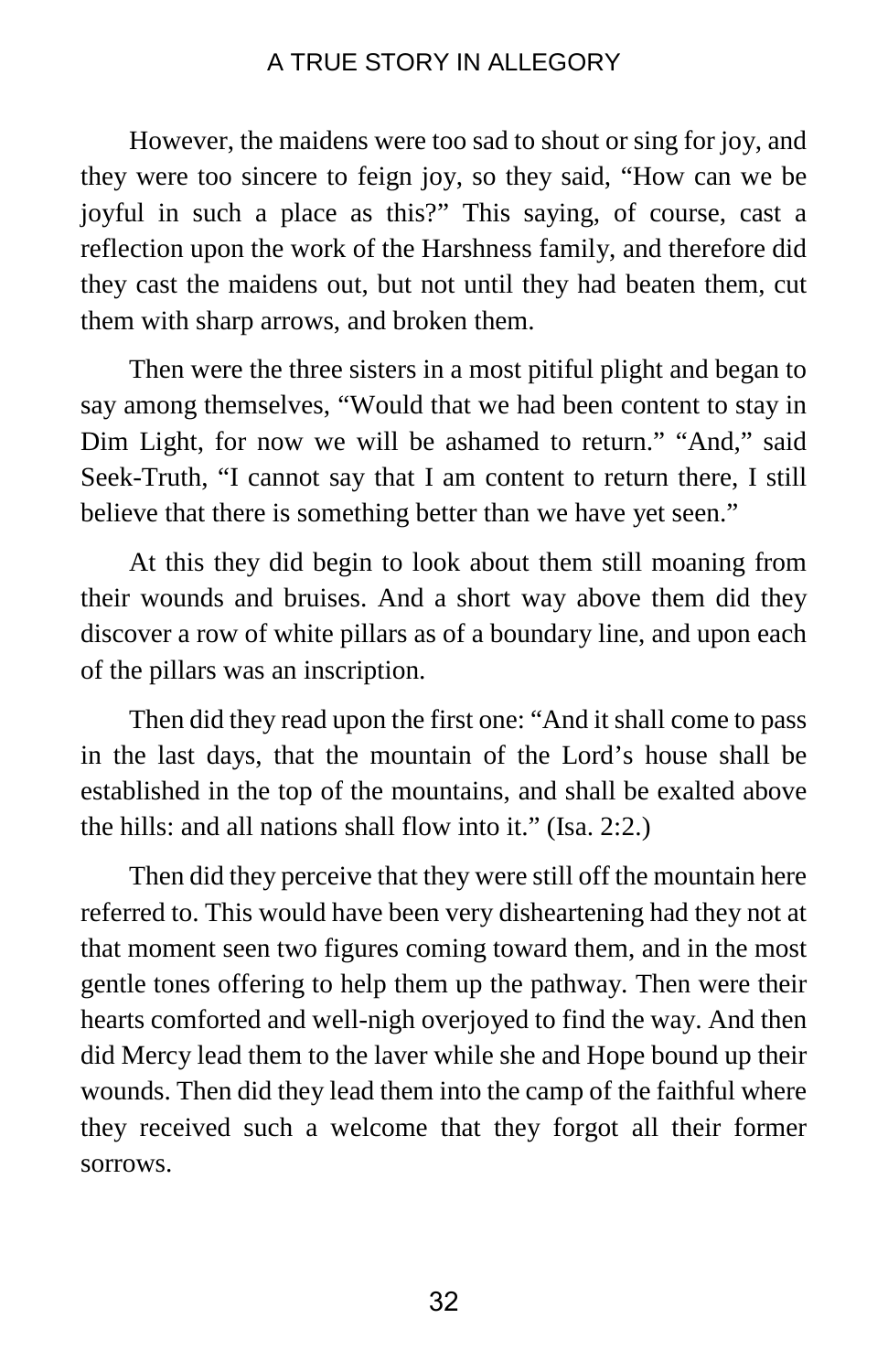# **The Inhabitants of the Valley**

Then did many others find their way to the mountain top; some from one city and others each from their respective towns and hamlets, which do lie in the valley that surrounds this mountain. For the valley is all under the control of the Apostasy family, even Gog and Magog. But as on this morality plain there are "many men of many minds," so the adherents of each separate opinion betake themselves to a little village by themselves.

Now in this valley were more than six hundred of these villages of which we can mention only a few, although at times pilgrims may be seen making their escape from any one of them. There was one village by the name of Anti-Christ; in it dwelt Mrs. Christian Science, Miss New Thought, Miss Theosophy, and their mother, Mrs. Hinduism, also their aunt, Mrs. Paganism who is the mother of Mrs. Papacy whom we all know to have been the mother of all the Apostasy family. Now the dear people of this village believe that salvation is within themselves, and although they speak of the Jesus Christ in whom their cousins profess to believe, still they do reject the doctrine of His atoning sacrifice.

One morning as some of the members of this family were walking out a long distance, they did come upon one of the boundary posts of the mount on which was inscribed in large letters the name "Jesus," and under it these words: "I am the Way, the Truth, and the Life: no man cometh unto the Father, but by me." John 14:6. And, "Neither is there salvation in any other: for there is none other name under heaven . . . whereby we must be saved." Acts 4:12.

Then were they all pricked to their hearts and did begin to fear and tremble, lest after all they should be found to be thieves and robbers, because they were seeking to climb up some other way. Then did they discover a little pathway, from the post which led to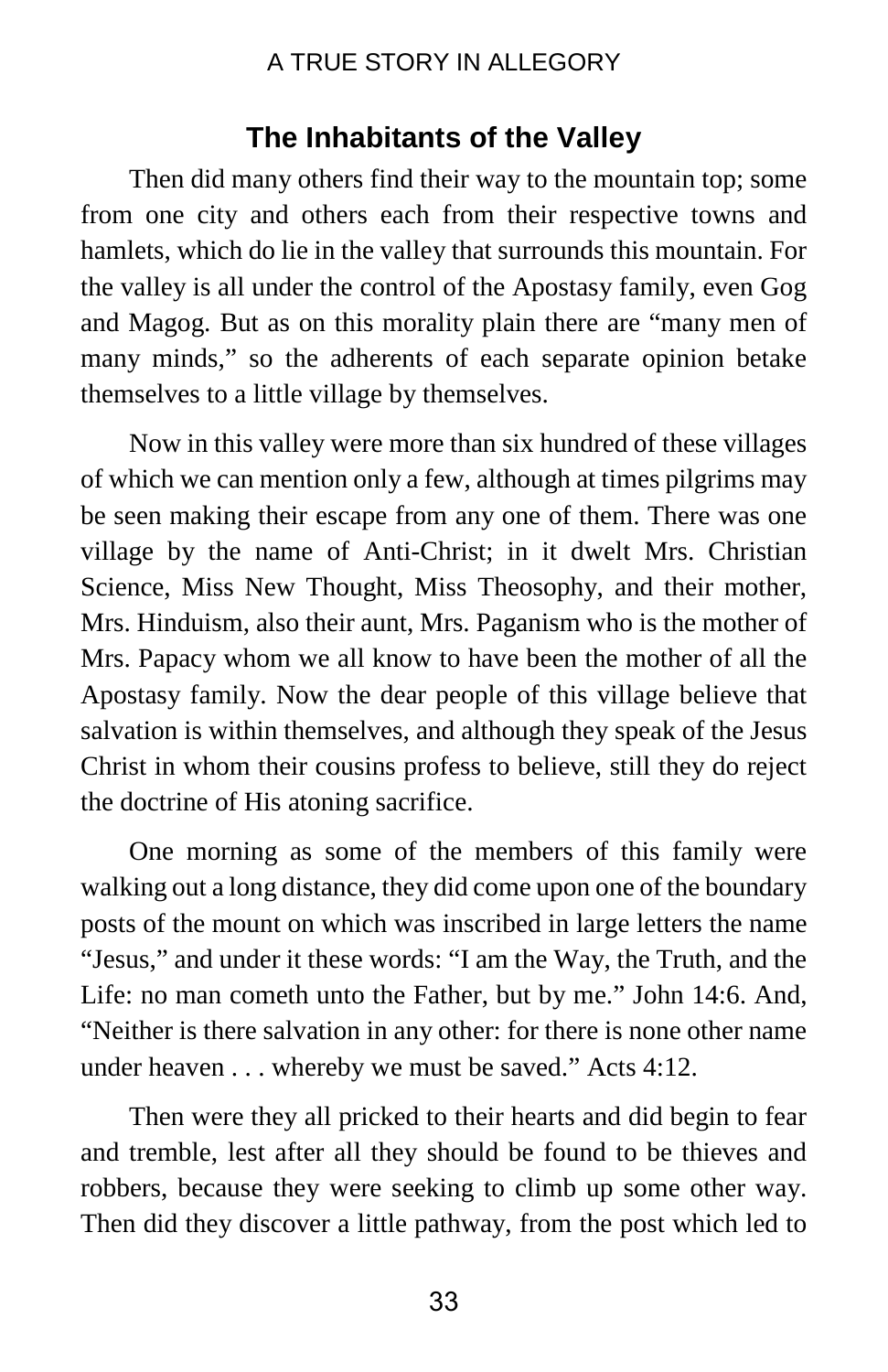the heights and brought them to the camp of the faithful, after first having met Mercy and Hope who had ministered unto them and encouraged them in the way of truth.

There was also a camp of Israelites in this valley, who not only rejected Jesus but who were building their hopes upon the works of the law. Then was there also a sister village called Good Works. Some of the inhabitants of this village were Mrs. Philanthropy, Mrs. Social-Reform, Mrs. Much-Talk, Mrs. Make-a-show, and Mrs. Formality. Now these ladies had worked together in harmony for many years. They had been especially helpful to the Apostasy family in keeping up the expense of their camp; and in exchange for their labor they had received many promises of everlasting bliss in the world to come, and much praise in this world.

Now one day a good Shepherd did come to their town and exhorted them to flee to the mountain, as their city was soon to undergo a severe earthquake and fire; and all of their good works would never be able to save them. "For," said he, "it is not by works of righteousness that we shall be saved, but by believing in the mercy of the Son of God. For this is the work of God, that ye believe on the Son of God." Then did some of their company flee to the mountain, and when they came to daylight point, they were almost overwhelmed to find that not only had their works been left behind, but that they had many blemishes which had to be cleansed away in Mercy's laver, before they were fit company for the faithful ones.

# **The Heavenly Vision**

One morning while it was still dark, a shining One from above did enter the camp and awaken old Brothers Faithful, Witness, and Prophesy, and told them to follow Him. This they did and He led them to a very high crag called Revelation Point and there did they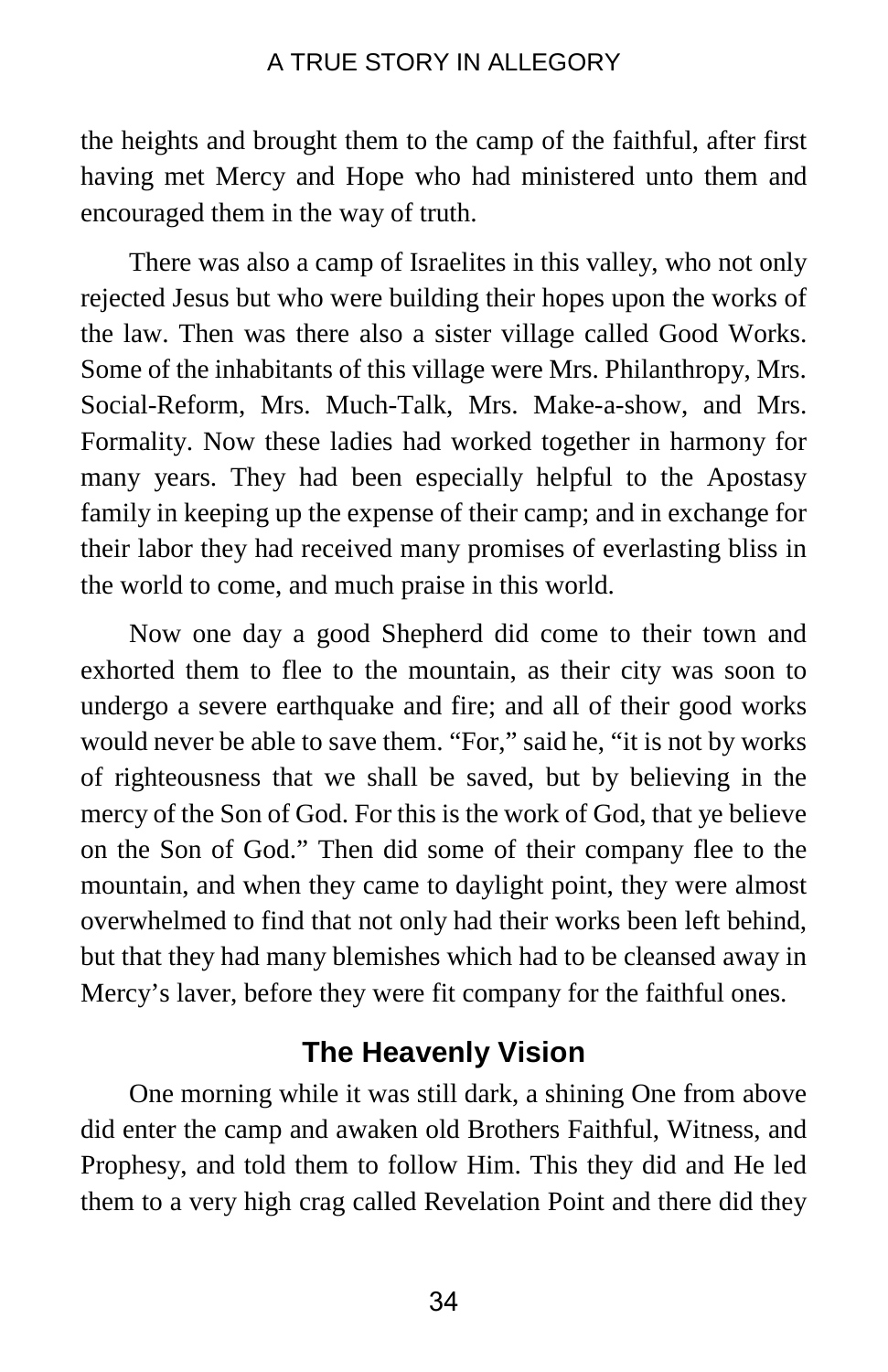get a glimpse of that celestial country which lieth somewhat near to this point. Then did such a glorious light shine upon them, the likeness of which can never be described, as though the glory of a thousand flaming, golden sunsets had in a moment burst upon their vision. Then were they overwhelmed with ecstasy and emotion, while o'er the vale which intervened a chorus as of a thousand angels' voices was wafted to them upon the zephyrs of that heavenly world. Then were their souls so thrilled with joy and devotion that they fell prostrated before the presence of His majesty.

Then did the shining One bid them return to the camp, to strengthen their brethren; "For now have you seen the glory of the Lord and your souls are vibrating with the harmonies of heaven's music. Return unto them," I say, "and hold a convocation, and a reading of the law of the Lord, that they may be edified and built up in the most holy faith, and in a knowledge of the truth."

Now the record of this convocation which they held may be found in the annals of Mt. Zion.

—Lottie Jarvis

# **The End**